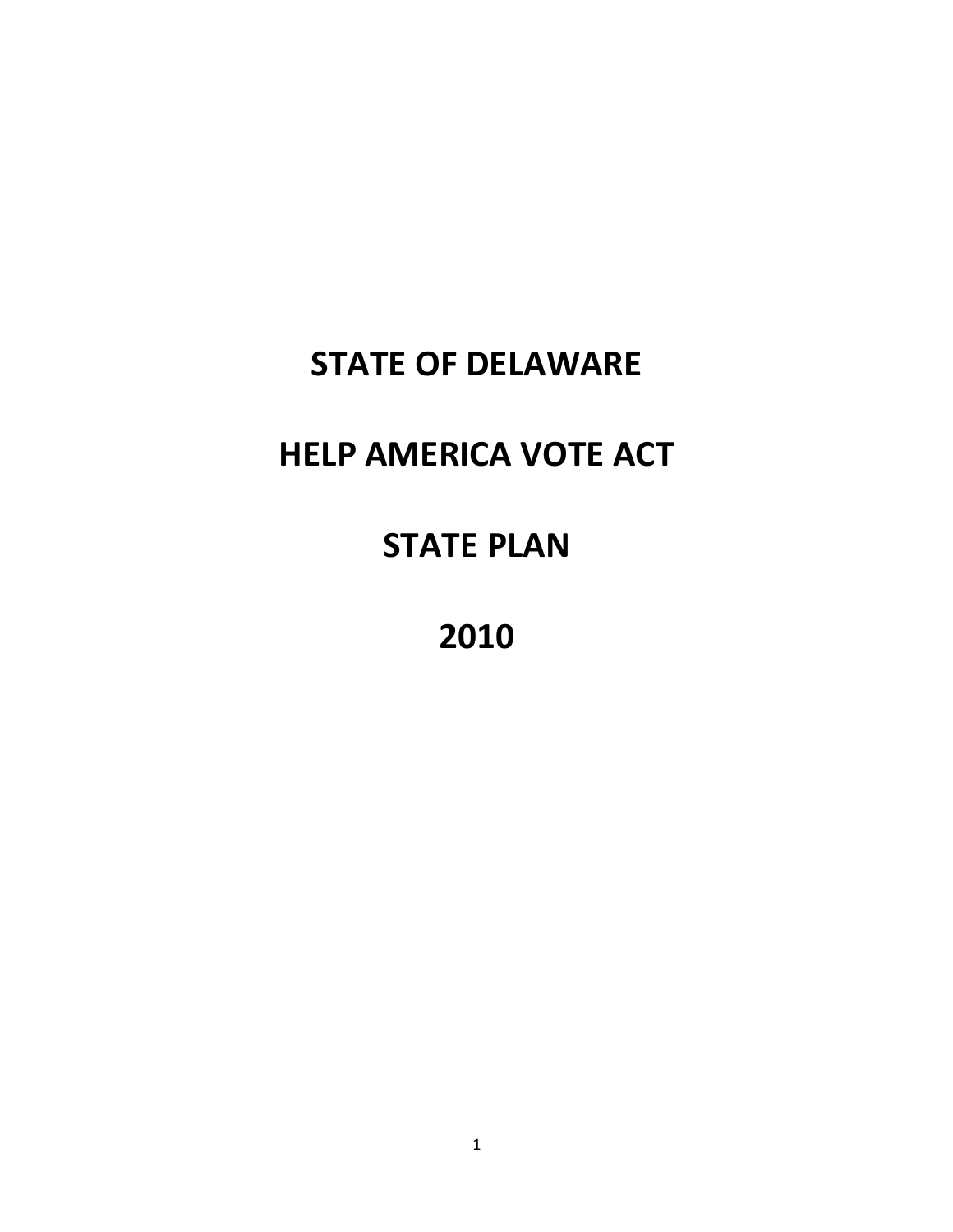## **INTRODUCTION**

The Help America Vote Act of 2002 (HAVA) was enacted by Congress to make specified changes to election administration throughout the United States with the intention of strengthening the integrity of the election process, and to provide for the continuing improvement of election administration into the future.

HAVA also created a new federal agency, the Election Assistance Committee (EAC), to guide the management of federal elections and administer grants to states for fulfilling the requirements of HAVA's Title III.

HAVA further requires each state to develop and implement a plan to describe how it will use Title II funds to meet the requirements of the Act, as specified in Title III. Section 251 requires that all Title II funds be used for the purpose of meeting these requirements except that Title II funds may be used for "activities to improve the administration of elections for federal office" if a state certifies that it has met all the requirements of Title III.

**Attachment A** is a letter, pursuant to Section 251(b)(2)(A) from Elaine Manlove, Delaware State Election Commissioner, certifying that the state has met all Title III requirements. The actions and activities undertaken to implement Title III requirements are itemized in **Attachment B**.

Since Delaware is HAVA compliant, all remaining HAVA funds, future interest earned, and any additional payments received will be spent on maintaining the HAVA requirements and improving the administration of the election process.

### **BACKGROUND**

The somewhat unique nature of election administration in Delaware bears mentioning. The administration of elections in Delaware is a state responsibility accomplished by the State Election Commissioner and the Departments of Elections in each of Delaware's three counties. The Commissioner of Elections is appointed by the Governor and confirmed by the State Senate. The Commissioner is responsible for establishing and assuring election management standards incorporating uniformity in the conduct of elections, the application of election standards, and voting equipment, among other duties. The Departments of Elections for each county report to respective Boards of Election that are appointed by the Governor. The Commissioner is an ex oficio member of each board. The Departments conduct elections in accordance with the Delaware Code and with standards and operating procedures established by the Commissioner. Because Delaware is a small state, the Commissioner's Office and the Departments of Elections in each county are able to uniformly administer election laws, standards, and procedures affecting the essential elements of the electoral process.

Delaware filed its initial State Plan September 15, 2003. The Plan was developed pursuant to the requirements of Sections 254, 255, and 256 of HAVA, including the appointment of a HAVA Committee, establishment of a state HAVA web site to provide information and receive public comments, and the required public hearing and notice procedures. An initial "gap analysis" identified where the state was already in compliance with HAVA and where action (including changes to state law) was required to bring the state into compliance.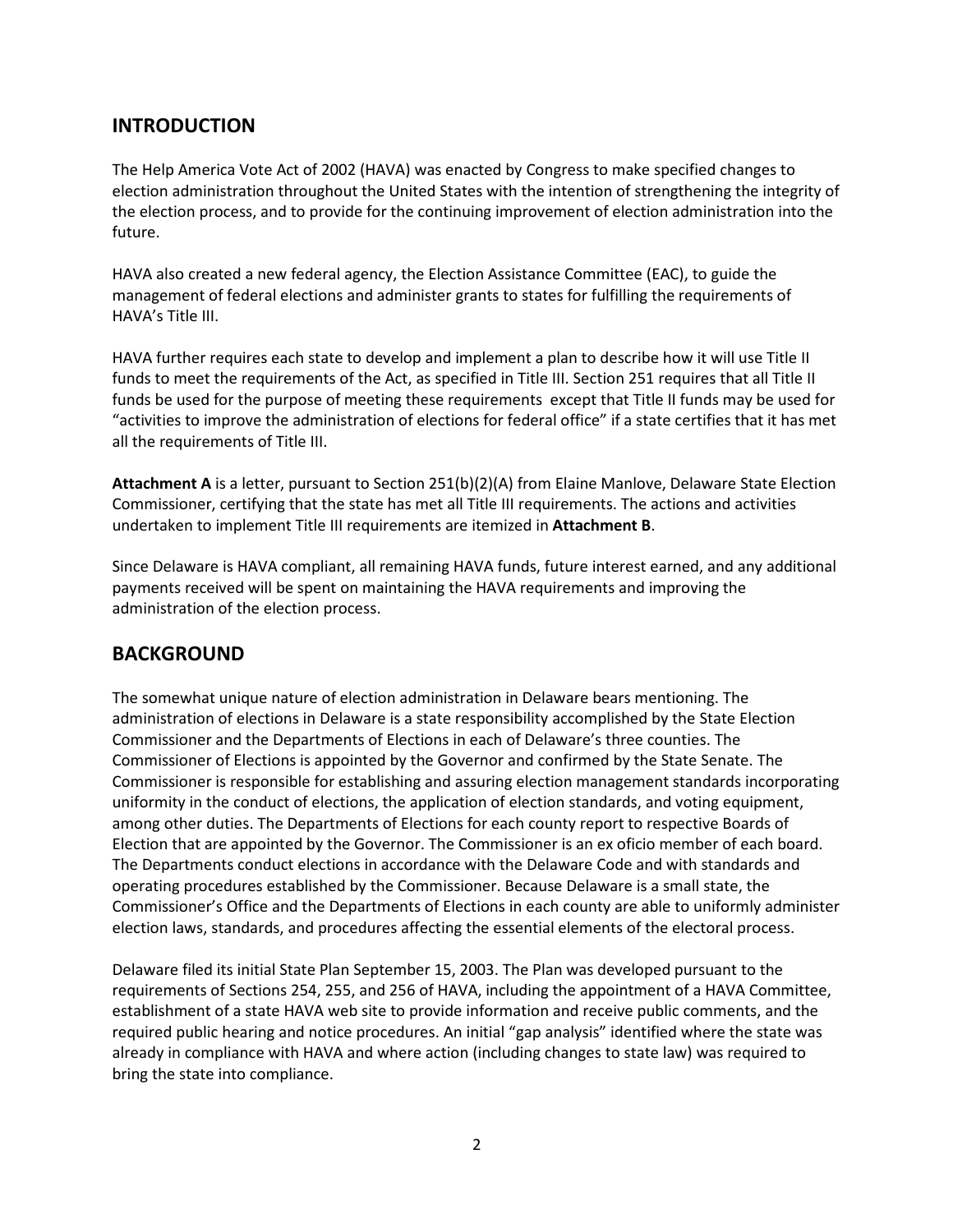**Attachment D** is a copy of the legislation implementing many of the Requirements of Title III of the Help America Vote Act.

Delaware revised its State Plan in September of 2005 --- again according to the procedural requirements of Sections 254, 255, and 256 of HAVA --- to reflect progress in implementing the Act and to specify how additional funding would be directed to meeting Title III requirements.

State Election Commissioner Elaine Manlove convened a two-day meeting on May 20-21, 2009 to discuss HAVA implementation and potential improvements in the administration of elections in Delaware. Day 1 included election officials from each of the three counties as well as personnel from the office of the Election Commissioner. Day 2 expanded the discussion to also include the HAVA Committee members as representatives from the "stakeholder community." The purpose of the meetings was to systematically discuss each aspect of HAVA implementation and election administration, identify problems, inefficiencies, or barriers, develop a list of possible actions to improve election administration (with specific attention to the application of technology to accomplishing these improvements) and to determine whether the current State Plan should be updated.

## **THE 2010 DELAWARE STATE PLAN**

Section 254 of HAVA specifies the required elements of a State Plan. Each State Plan must include a narrative description of those elements. Delaware intends to monitor, maintain, and improve on those activities required by HAVA, and to generally improve the administration of Federal elections within the boundaries of the guidelines and opinions of the Election Assistance Commission.

#### **GOALS AND GUIDING PRINCIPLES**

There are several goals and guiding principles that will function as the compass the state will use in determining the direction of its vision for future election activities. These include:

- 1. Preservation, protection, and enhancement of the integrity and security of the voting process.
- 2. Application of technology to improve the voting process, and appropriate research and support to maximize the benefits of that technology.
- 3. Continuous improvement of the voting experience such that all Delaware citizens find it simple, easy, accessible, and convenient to participate.
- 4. Continuous improvement of the administration of elections such that the infrastructure of the election process provides the best possible customer service.
- 5. Ensuring that elections are conducted openly, fairly, honestly, transparently, professionally, and to the highest ethical standards so that all citizens continue to trust and respect the election process and results.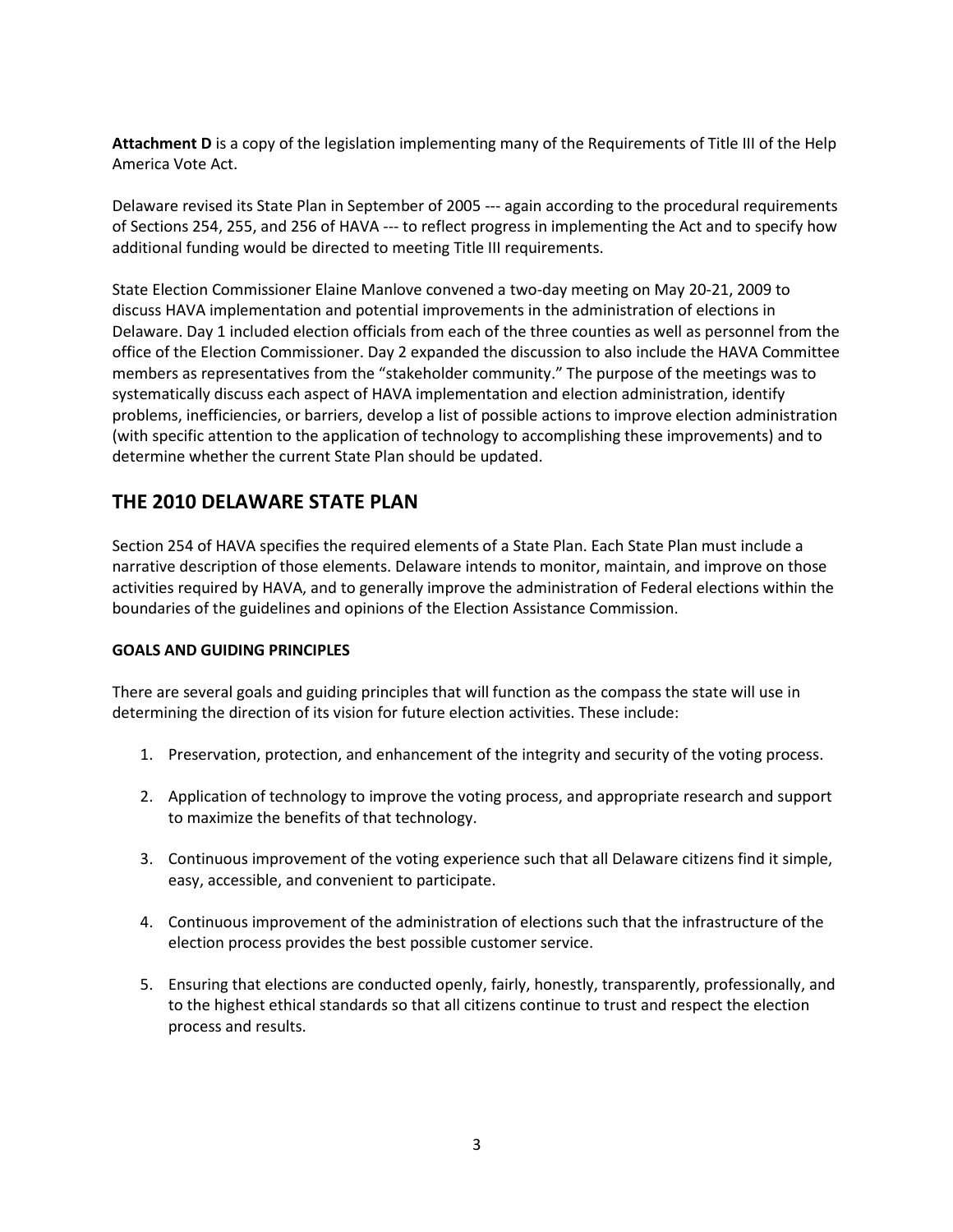## **HAVA SECTION 254: ELEMENTS OF A STATE PLAN**

### **SECTION 254(a)(1)**

**How the State will use the requirements payments to meet the requirements of Title III, and, if applicable under Section 251(a)(2), to carry out other activities to improve the administration of elections.**

Since Delaware is HAVA compliant, all remaining HAVA funds, future interest, and additional requirements payments made to the State will be used to: (a) monitor, maintain, and enhance activities required by HAVA and; (b) improve administration of elections for Federal office. Since the State has fulfilled HAVA's requirements and will continue to do so, the State wishes not to restrict itself unnecessarily through this State Plan. Rather than narrowly predict or specify future programs, this State Plan is constructed so as to provide the flexibility to respond to new technologies, mandates, unforeseen circumstances, or administrative improvements so that this State Plan may stand indefinitely without need for further revision. The State will continue to publish annual fiscal and narrative reports.

With continued conservative management of HAVA funds and the benefit of accumulating interest, the State may be able to indefinitely continue to meet HAVA requirements and improve the administration of federal elections in Delaware without needing further state resources.

#### **SECTION 254(a)(2)(A)**

**How the State will distribute and monitor the distribution of the requirements payment to units of local government or other entities in the State for carrying out the activities described in paragraph (1), including a description of the criteria to be used to determine the eligibility of such units or entities for receiving the payment.**

As described in the BACKGROUND section of this report above, Delaware has a somewhat unique structure for election administration. There are no local government units involved since the Department of Elections in each county are independent state agencies. Each Department has its own budget appropriated by the General Assembly. They do, however, serve counties and they will receive resources to carry out HAVA mandates as a statewide effort. Supplies and equipment for HAVA purposes are purchased and distributed by the State Election Commissioner. Any RFPs or other requirements that are necessary will be developed by the State Election Commissioner in collaboration with the county Departments.

#### **SECTION 254(a)(2)(B)**

**How the State will distribute and monitor the distribution of the requirements payment to units of local government or other entities in the State for carrying out the activities described in paragraph (1), including a description of the methods to be used by the State to monitor the performance of the units or entities to who payment is distributed, consistent with the goals and measures adopted under paragraph (8).**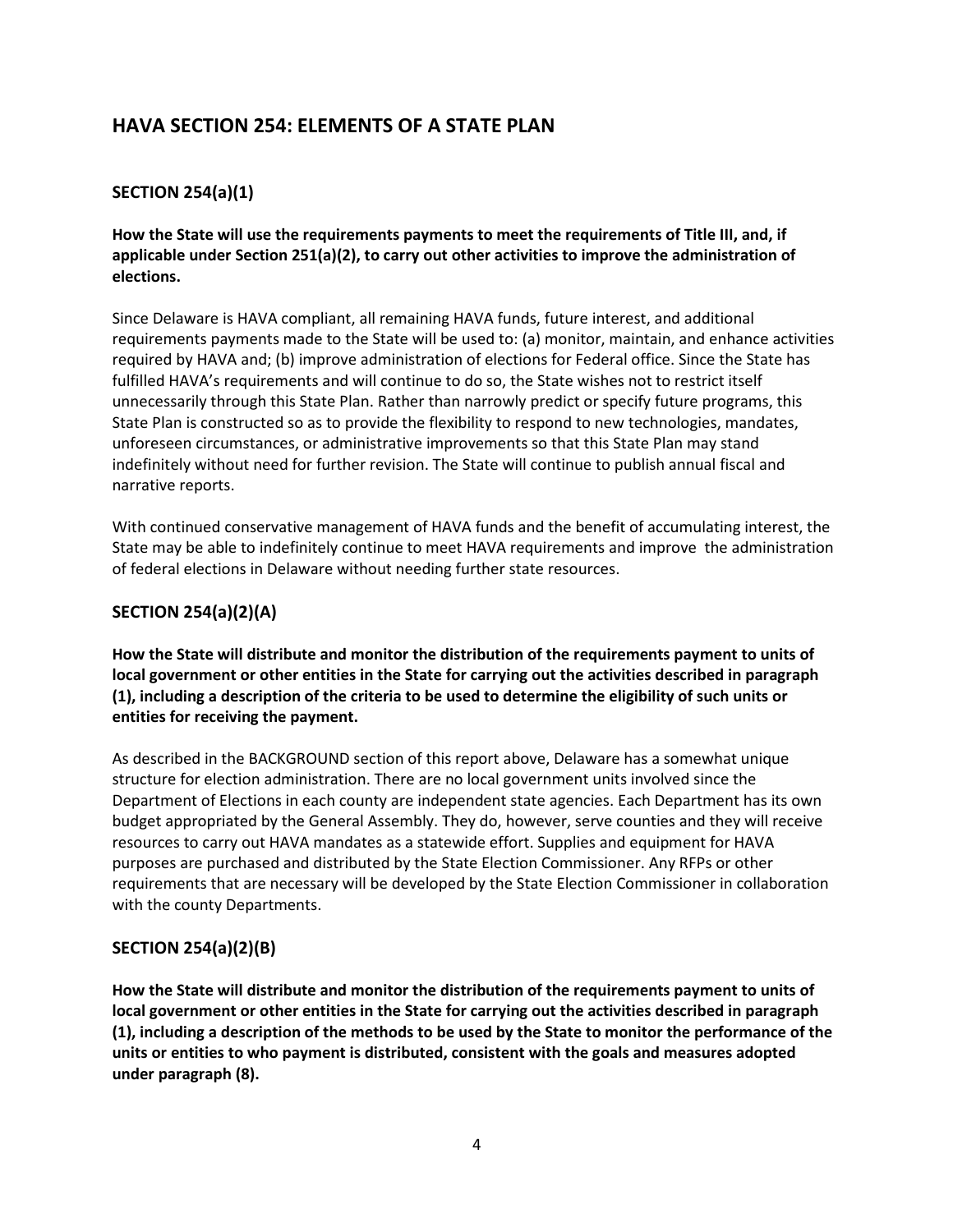The State uses a single audit procedure to track expenditures by the Departments of Elections in each county by maintaining all HAVA expenditures on a State level in the office of the State Election Commissioner. The State will audit HAVA expenditures through its normal audit procedures. The three county Departments of Elections will report to the State Election Commissioner on how the expenditures contribute to the appropriate performance measures that adopted pursuant to Section 254(a)(8).

### **SECTION 254(a)(3)**

**How the State will provide for programs for voter education, election official education and training, and poll worker training which will assist the State in meeting the requirements of Title III.**

Training and education of election officials, poll workers, and voters is a vital element of the goals enumerated above, namely:

*Continuous improvement of the administration of elections such that the infrastructure of the election process provides the best possible customer service.* 

*Ensuring that elections are conducted openly, fairly, honestly, transparently, professionally, and to the highest ethical standards so that all citizens continue to trust and respect the election process and results.*

*Continuous improvement of the voting experience such that all Delaware citizens find it simple, easy, and convenient to participate.*

The State Election Commissioner, in conjunction with county election officials and others, develops and maintains standards for training and education. In addition, the State employs an "Educator/Trainer" to assist with this development and to conduct training with state agencies and others. Educational materials and programs address HAVA requirements.

Examples of training and educational efforts may include, but are not limited to, development, implementation, and/or updating materials and programs for:

#### **ELECTION OFFICIALS**

- Training and development of Information Technology personnel to encourage retention of key and critical personnel;
- Implementation of a certification program for Information Technology employees;
- Development of a knowledge-based Help Desk that includes information for election officials;
- HAVA requirements;
- Development of training targeting new election personnel;
- New laws and requirements effecting elections;
- Voting procedures and requirements for UOCAVA voters;
- Facilitating professional development through participation in conferences, courses, and certification programs;
- Continuing development of the Educator/Trainer position;
- Determining polling place accessibility for persons with disabilities;
- Methods to make polling places temporarily accessible on Election Day;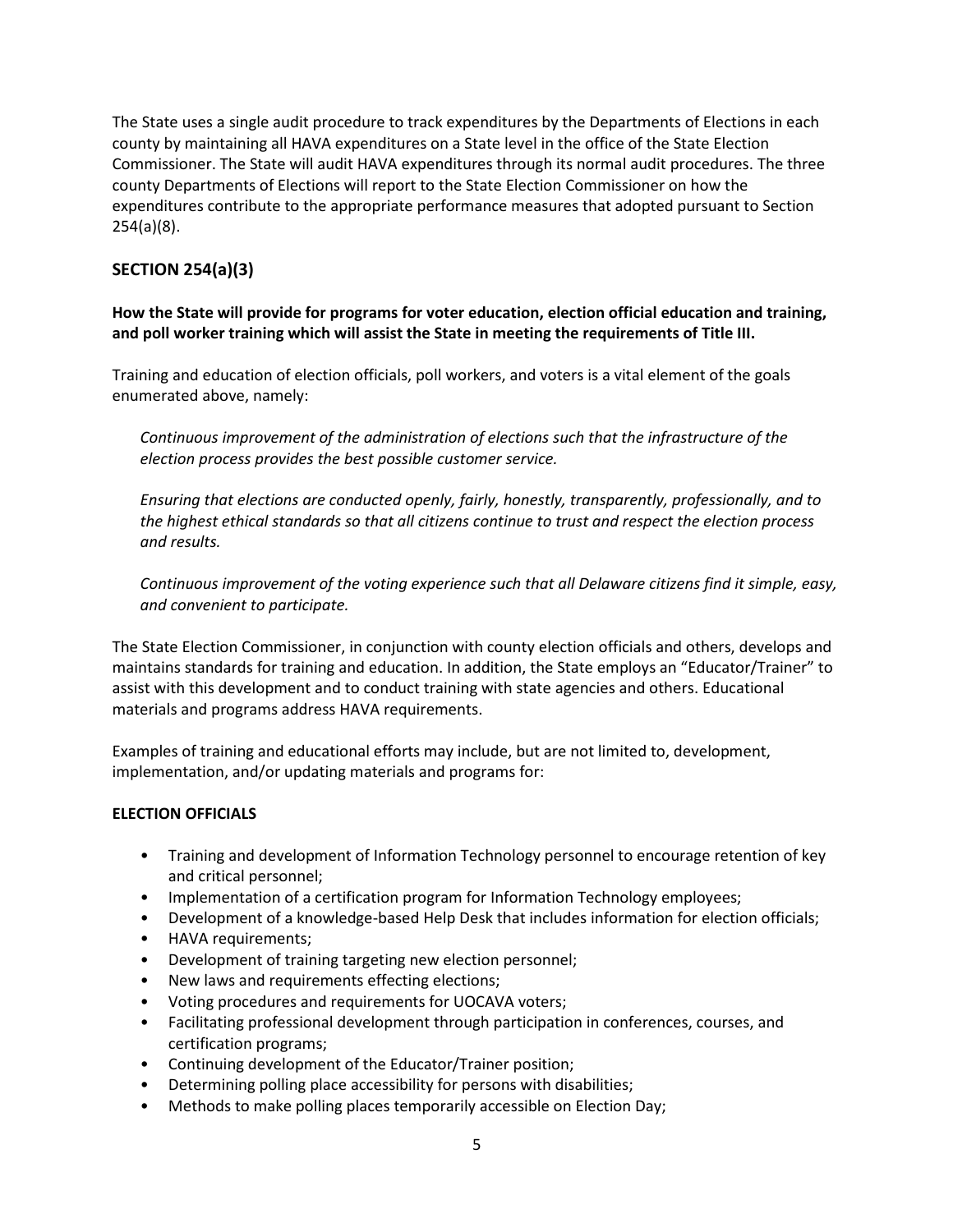• Etc.

#### **POLL WORKERS**

- Development and updating of on-line materials to augment in-person poll worker training;
- HAVA requirements;
- Issues of accessibility for persons who are disabled;
- Sensitivity to special needs voters, including persons with disabilities;
- Operation and maintenance of voting equipment;
- Emergency procedures on Election Day;
- New laws and procedures regarding elections;
- Procedures for provisional ballots;
- Etc.

#### **VOTERS**

- HAVA requirements, including ID requirement for  $1<sup>st</sup>$  time voters;
- Registration and voting procedures for voters who are newly eligible due to becoming 18 years of age, new residents in the State, or through naturalization as US citizens;
- How to register to vote, voter registration requirements, and how to cast a ballot;
- Increased voter familiarity with voting equipment, including demonstrations at events and schools
- Increased familiarity with rights and responsibilities
- Voter actions that can decrease the error rate in both polling place and absentee voting;
- The provisional ballot process, including information on the "free Access" system and how to locate the appropriate polling place on Election Day;
- Development of a knowledge-based "Help Desk" to answer election-related questions;
- Providing information and materials at Department of Motor Vehicle offices;
- Information for UOCAVA voters, including a web site;
- Programs encouraging students to participate in civic affairs, such as elections;
- Development of social networking tools to target younger voters;
- Conducting mock elections;
- Developing information on absentee voting for inclusion on election web sites;
- Etc.

#### **ACCESSIBILITY FOR VOTERS WITH SPECIAL NEEDS**

Although not required as an element of State Plans, Delaware is committed to making the entire election process as accessible to persons with disabilities as is possible and feasible. Examples of actions, materials, or programs the State may undertake include, but are not limited to:

- Surveying potential polling places to determine if they meet criteria for accessibility;
- Temporary measures to make polling places accessible on Election Day;
- Early voting at accessible election office sites;
- Poll worker training on accessibility and sensitivity;
- Development and distribution of educational materials specifically designed to provide information on accessibility;
- Ensuring that the State's election web site meets industry standards for accessibility;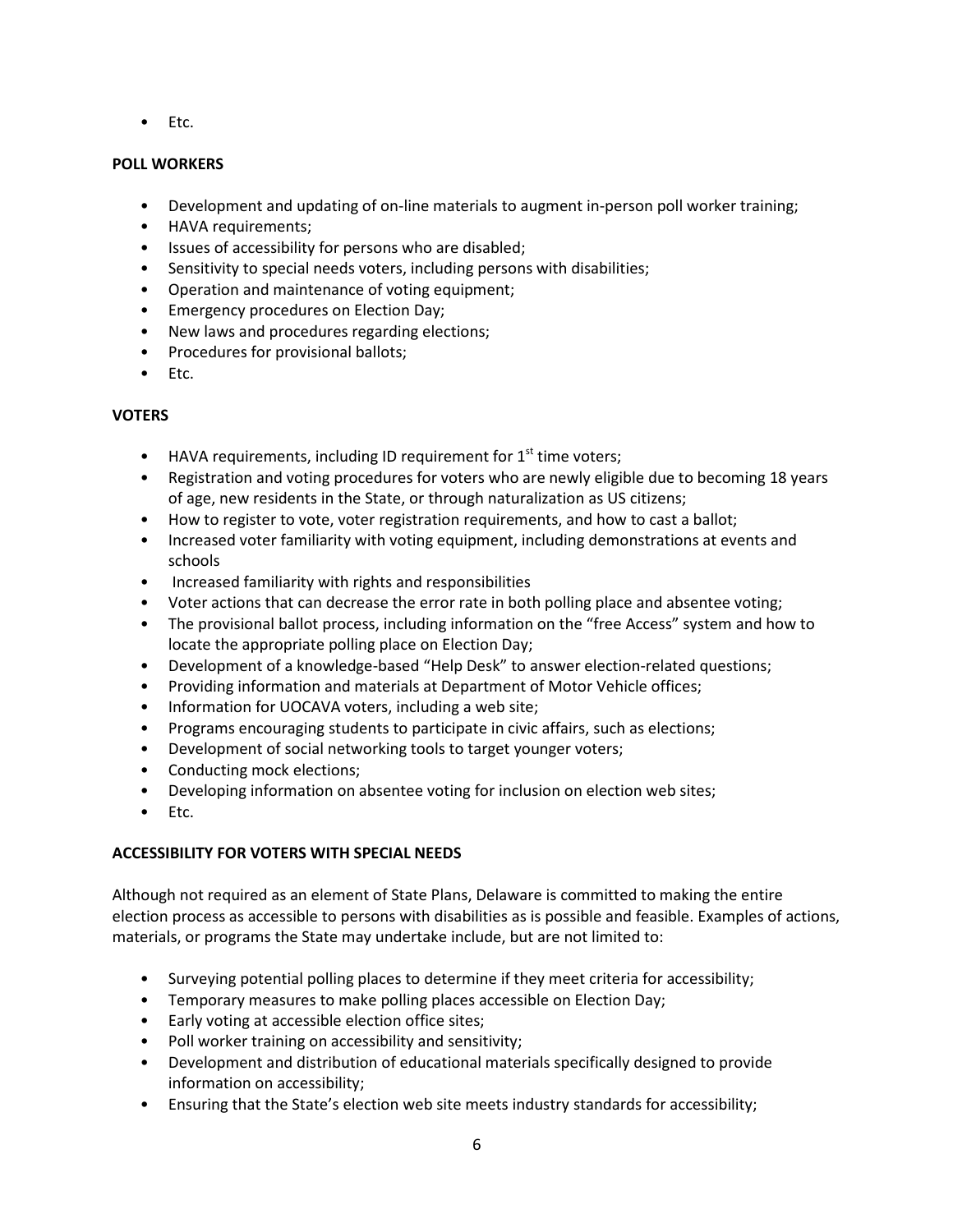- Upgrades to voting equipment to increase accessibility;
- Application for grant funds to increase polling place accessibility;
- Etc.

#### **APPLICATION OF TECHNOLOGY TO IMPROVEMENT OF ELECTION ADMINISTRATION**

Although not required as an element of State Plans, Delaware is committed to integrating technology into the election process as a part of our goal to continuously improve both the implementation of HAVA requirements and improvement of election administration. Examples of actions, materials, or programs the State may undertake include, but are not limited to:

- Develop and implement incentives to facilitate recruitment, training, and retention of key personnel, including experienced software developers and database administrators and others with expertise in Information Technology, with a career ladder adequate to insure redundancy of expertise and/or succession in the case of loss or absence of a key employee;
- Meet the goal of ensuring that the State is not dependent on the vendor community for conduct of elections, including operation and maintenance of voting system equipment;, the statewide voter registration database, and other technology dependent programs;
- Set standards for repair of critical systems so that glitches, bugs, and other system complexities are resolved as quickly as possible;
- Develop standards for testing, back up and redundancy of voting systems and other equipment so that system failure or acts of God do not interfere with the orderly conduct of elections;
- Ensure adequate funding for voting systems and other equipment upgrades , maintenance, support, testing, documentation, audits, certification, and replacement, including software, firmware, and hardware, as well as ancillary expenses such as license renewal;
- Ensure that all equipment undergoes acceptance testing prior to installation and that a process for knowledge transfer exists that results in in-house operating and maintenance expertise;
- Continuously improve the election web site --- including incorporation of information for persons with disabilities, military and overseas voters, persons who need language assistance, etc;
- Implement and integrate an Electronic Poll Book into the current election system;
- Construct a "Command Center" for each election, with uninterrupted power supply and communication capability from the State to each county (and potentially from the county to each polling place within the county) to facilitate response to any election related emergencies or other situations on Election Day;
- Enhance the current "Free Access" and "Polling Place Look Up" systems;
- Research web-based candidate qualification and election night reporting systems;
- Ensure that the State has trained GPS and GIS technicians and technology to assist with precincting voters, assisting voters in finding their polling place, and reapportioning legislative districts;
- Potential integration of polling place accessibility surveys into an on-line tool;
- Conducting an analysis after each general election to evaluate error rates, reliability, user friendliness, and accessibility to identify potential problems and improvements;
- Expand the current voter registration system at Department of Motor Vehicle offices to provide equal access to information on all political parties;
- Research and, if appropriate, implement an "Asset Tracking" system for all voting system equipment, as well as an inventory and control system for voting software;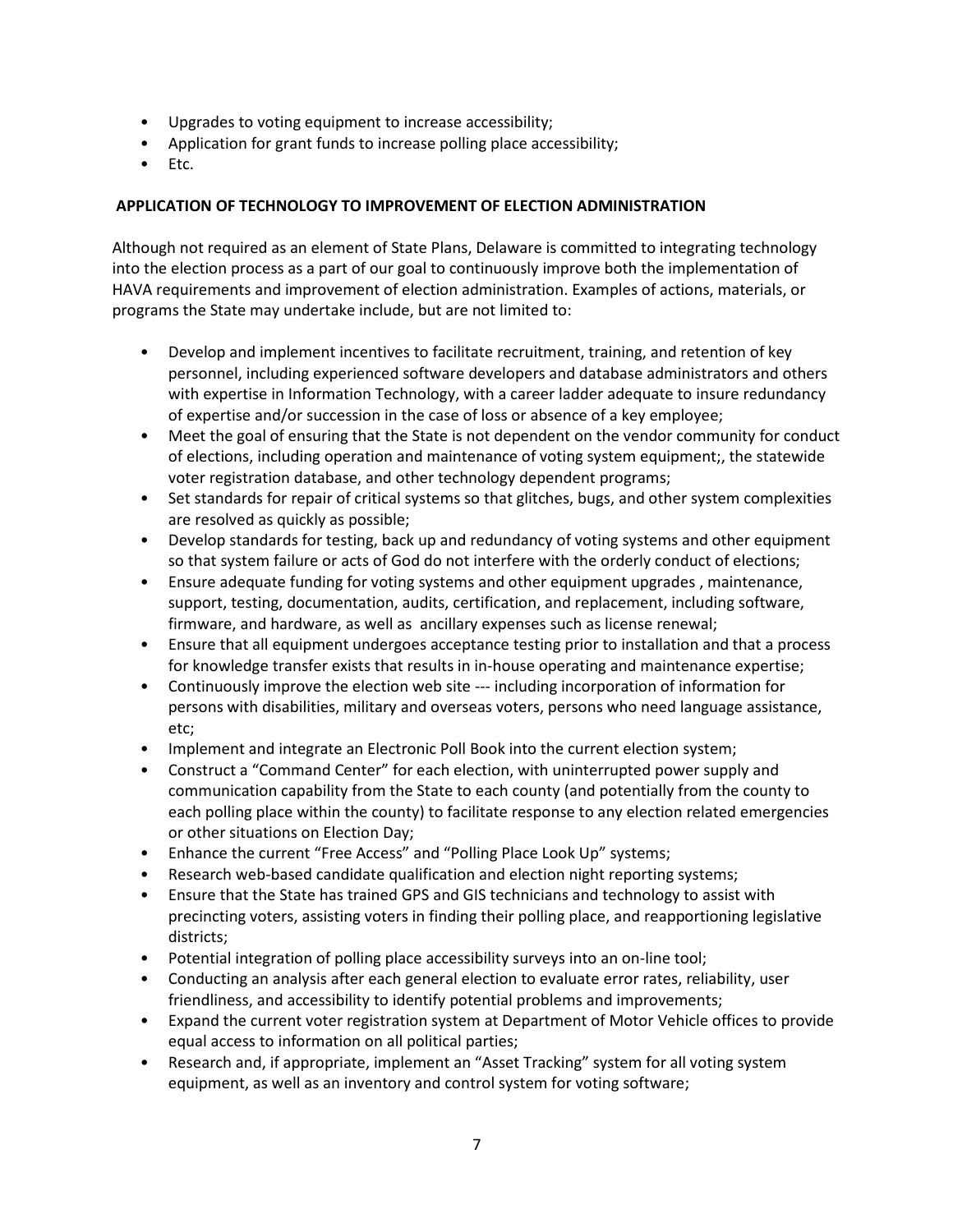- Regularly evaluate new equipment and software opportunities for accessibility of the voting process, including absentee and write-in voting, for voters with disabilities;
- Conduct an independent security/risk analysis to determine the overall integrity of the voting process and suggest improvements;
- Etc.

### **SECTION 254(a)(4)**

#### **How the State will adopt voting system guidelines and processes which are consistent with the requirements of Section 301.**

The State, through the State Election Commissioner, purchases voting equipment in Delaware. Legislation enacted in July 2003 requires that all voting systems purchased after that date be certified by the National Association of State Election Directors and/or the Election Assistance Commission. The voting equipment now in use throughout the State is HAVA compliant including for persons with visual disabilities. The State has purchased audio units that have been integrated into the current voting machines for persons with visual disabilities.

All new voting equipment included in the definition of "Voting System" in Section 301(b) will meet the requirements of Section 301, including the capability to:

- Permit the voter, in a private and independent manner, to verify and/or correct his or her ballot;
- Notify the voter of an overvote and permit the voter to correct it;
- Include an educational program for absentee voters;
- Produce a permanent paper record with a manual audit capability;
- Be accessible (as specified)to persons with disabilities;
- Be accessible (in jurisdictions where this is required) to persons who need language assistance;
- Comply with error rate standards promulgated by the Election Assistance Commission, and;
- Include a uniform definition of what constitutes a vote.

#### **SECTION 254(a)(5)**

#### **How the state will establish a fund described in subsection (b) for purposes of administering the State's activities under this part, including information on fund management.**

The State has established an election fund with the Mellon Financial Corporation (State of Delaware-General Collection Account). The State Election Commissioner, as the chief state election official, is the single managing authority for receipt of election funds. After complying with the Single Point of Contact procedure established by the Office of Management and Budget, which is the submission of an expenditure budget for the State Clearinghouse, the funds are transferred to the Commissioner of Elections appropriations. The management of the election fund is consistent with current Delaware Financial Management System standards and procedures. The Department understands that it must provide periodic reports on the use of the Election Fund to the Election Assistance Commission and that the Election Fund is subject to audit by various federal and state entities. The State Election Commissioner will report the status of the fund at least annually to the State Plan Task Force Committee.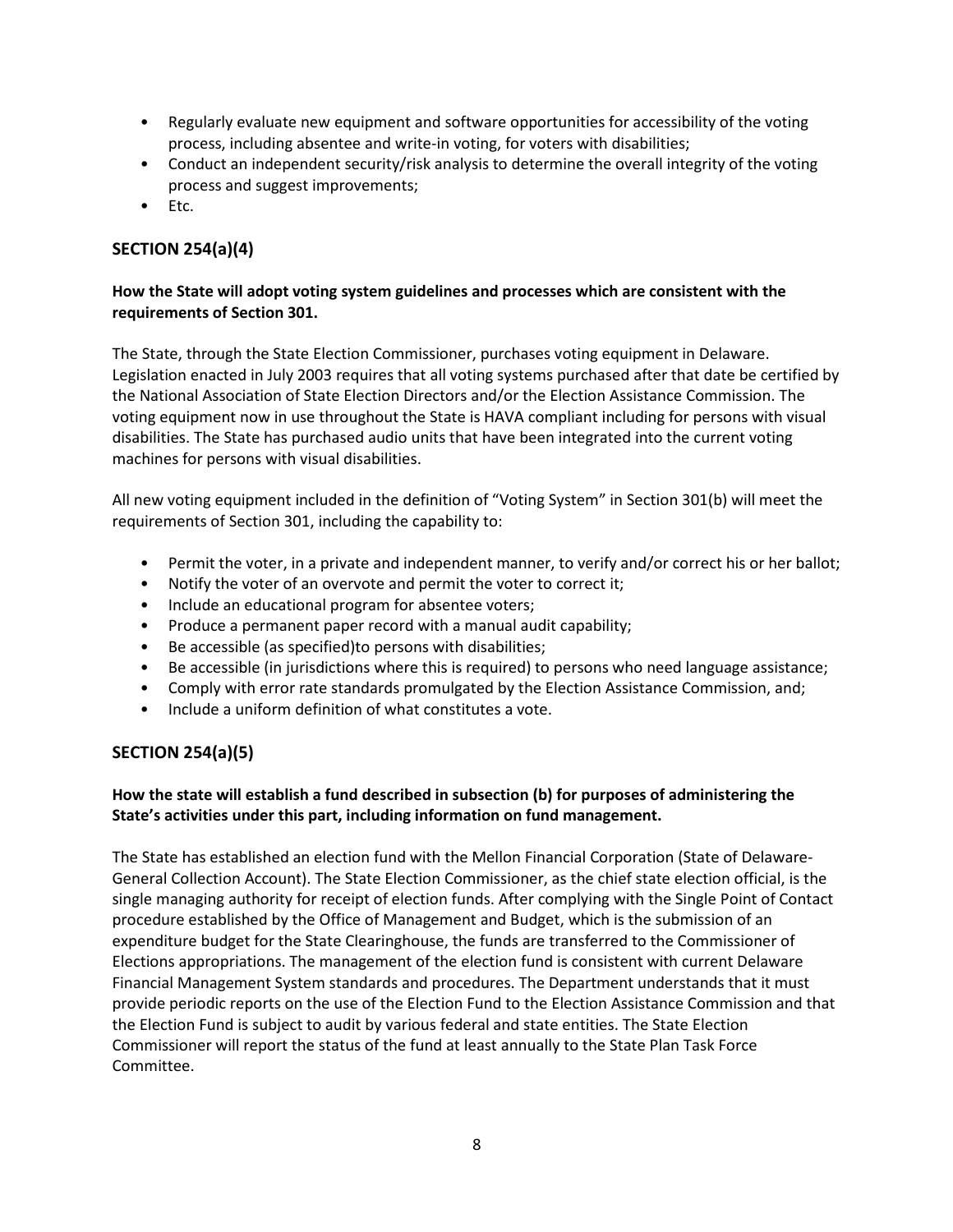Since Delaware is HAVA compliant, all HAVA funds remaining from prior fiscal years, future interest earned, and any additional payments received will be spent on maintaining HAVA requirements and improving the administration of the election process.

The State may elect to create a separate or sub-account --- The Delaware Infrastructure of Democracy Fund --- with the principal and interest from this account restricted to funding replacement, modification, or upgrading of voting systems, as defined in Section 301(b), HAVA related functionality of the statewide voter registration database, and/or other capital assets. This fund would be managed to the same standards and with the same practices is the existing fund.

#### **SECTION 254(a)(6)**

**The State's proposed budget for activities under this part, based on the State's best estimates of the costs of such activities and the amount of funds to be made available, including specific information on: (A) the costs of the activities required to be carried out to meet the requirements of Title III; (B) the portion of the requirements payment which will be used to carry out activities to meet such requirements; and (C) the portion of the requirements payment which will be used to carry out other activities.**

In previous HAVA State Plans, Delaware has described detailed budgets for projected expenses to meet Title III requirements. All programs were fulfilled within that budget and significant funds remain available to the State for ongoing HAVA expenses, future voting system purchases, and other improvements to the administration of federal elections.

The nature and extent of future costs to administer HAVA and improve elections is largely unknown. The State expects that costs to the State to continue HAVA programs will likely be reduced for some time as they become interwoven into the fabric of election administration and require less training and education of election officials and poll workers. Voting systems have been modified or purchased to meet accessibility and other Section 301 requirements and are not expected to need replacement in the near future. Similarly, modifications have been made to the pre-existing statewide voter registration database to bring it into HAVA compliance. Procedural requirements of Title III have been built into ongoing and routine election administration.

Continued compliance with HAVA requirements will require costs for maintenance, technical support, network connections, and software/firmware upgrades, among other expenditures. Implementation of new and future laws (e.g. the Military and Overseas Voter Empowerment Act) may also require funding. Taking a longer view, there is a significant need for setting aside funds for replacement of voting systems and other capital equipment.

Since Delaware is HAVA compliant, all remaining HAVA funds, future interest, and additional requirements payments made to the State will be used to: (a) monitor, maintain, and enhance activities required by HAVA and; (b) improve administration of elections for Federal office.

Since the State has fulfilled HAVA's requirements and will continue to do so, the State wishes not to restrict itself unnecessarily through this State Plan. Rather than narrowly predict or specify future programs and spending, this State Plan is constructed so as to provide the flexibility to respond to new technologies, mandates, unforeseen circumstances, or administrative improvements so that this State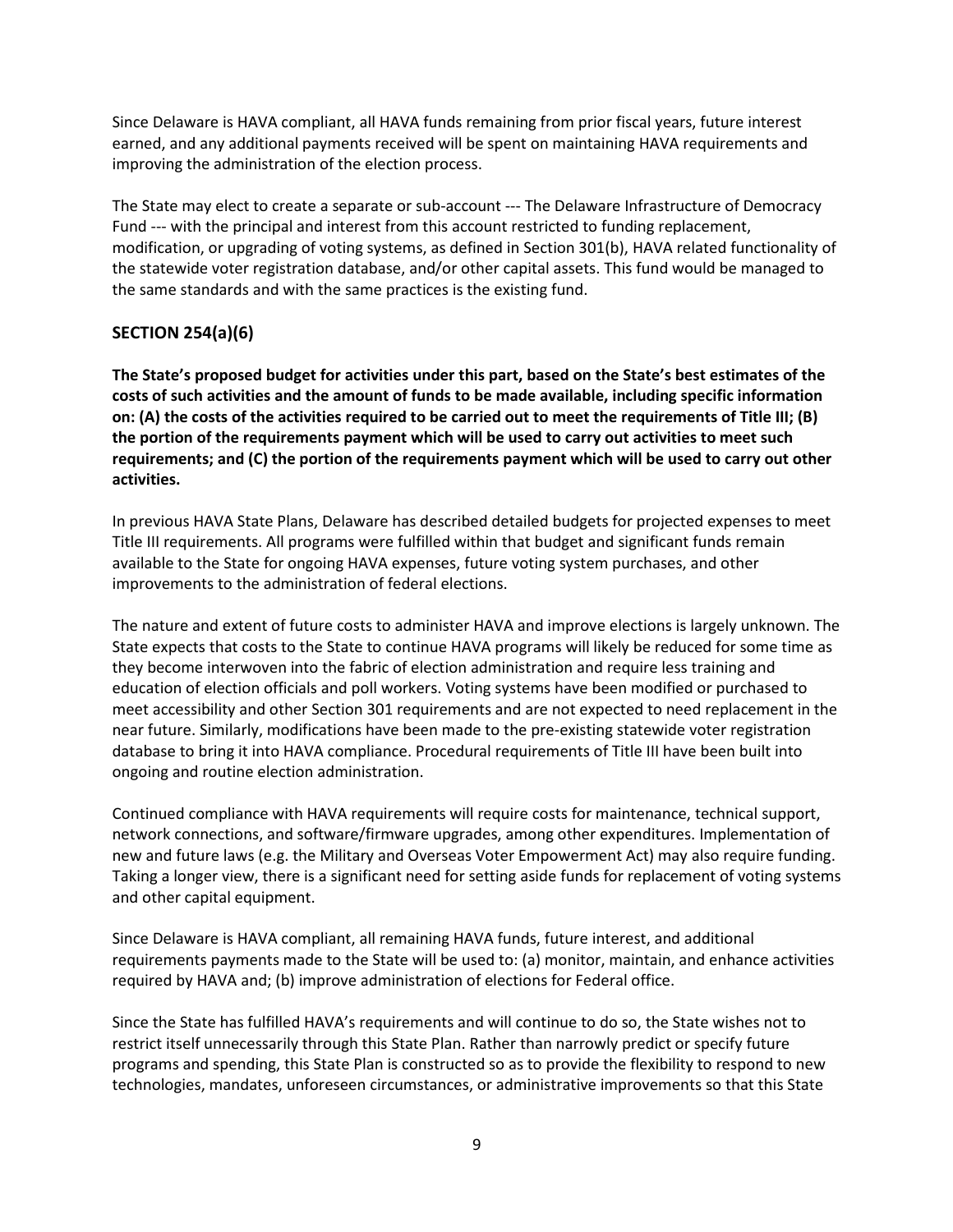Plan may stand more or less indefinitely without need for further revision. The State will continue to publish annual fiscal and narrative reports.

With continued conservative management of HAVA funds and the benefit of accumulating interest, the State may be able to indefinitely continue to meet HAVA requirements and improve the administration of federal elections in Delaware without needing further state resources.

#### **SECTION 254(a)(7)**

**How the State, in using the requirements payment, will maintain the expenditures of the State for activities funded by the payment at a level that is not less than the level of such expenditures maintained by the State for the fiscal year ending prior to November 2000.**

The State will fund the Commissioner's Office and the Departments of Elections for the counties for expenditures at or above 2000 levels for activities consistent with HAVA. The total appropriation prior to 2000 was \$3,264,102.73. Currently the State exceeds this expenditure level.

#### **SECTION 254(a)(8)**

**How the State will adopt performance goals and measures that will be used by the State to determine its success and the success of units of local government in the State in carrying out the plan, including timetables for meeting each of the elements of the plan, descriptions of the criteria the State will use to measure performance and the process used to develop such criteria, and a description of which official is to be held responsible for ensuring that each performance goal is met.**

Delaware has met the requirements of Title III and has fulfilled the goals described in prior State Plans (see Attachment B), including, but not limited to: providing a private and independent voting opportunity to every registered voter; educating voters on how to avoid and correct ballot errors; integrating the statewide voter registration database with the Department of Motor Vehicles; verifying each new voter registration against a unique identifier; adopting a uniform definition of a vote; posting required notices at polling places; complying with requirements for a provisional voting system; and establishing requirements for first time voters.

In addition, the State will monitor new requirements, such as the potential for required provision of language assistance, for which the State is not now responsible.

The State Election Commissioner and county election officials will continue to monitor these processes (See Section 11).

#### **SECTION 254(a)(9)**

#### **A description of the uniform, nondiscriminatory, state-based administrative complaint procedures in effect under Section 402.**

The administrative complaint process is described in the legislation that was enacted in July, 2003. A copy is of the statute is included in Attachment D.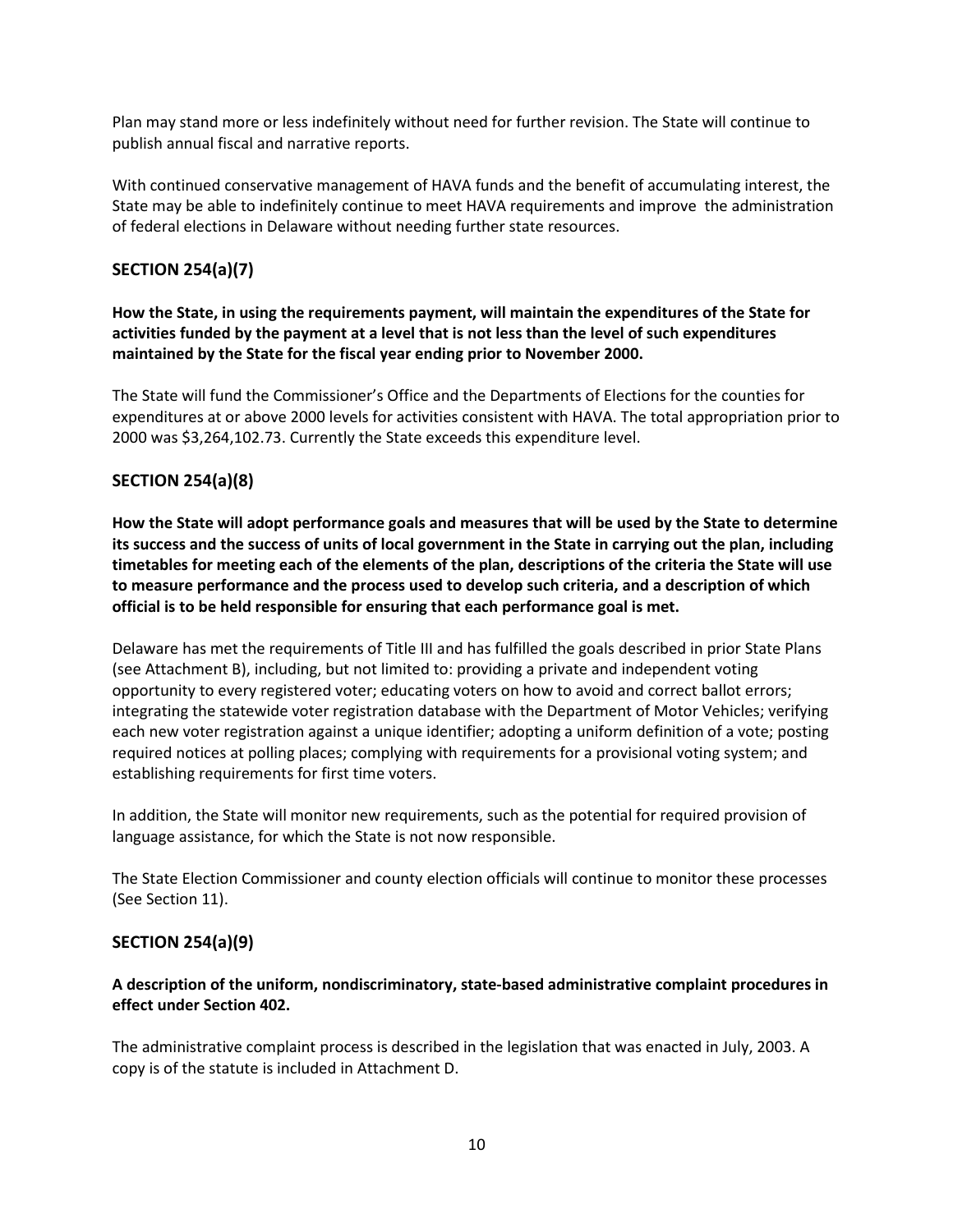#### **SECTION 254(a)(10)**

**If the State received any payment under Title I, a description of how such payment will affect the activities proposed to be carried out under the plan, including the amount of funds available for such activities.**

The State used Title I payments to integrate both state and federal elections into a single Election Management System, thereby creating a stable infrastructure to conduct Delaware elections and to plan for the future needs of Delaware voters. Maintenance and upgrades of this Election Management System will be an ongoing activity in implementation of HAVA requirements.

#### **SECTION 254(a)(11)**

**How the State will conduct ongoing management of the plan except that the State may not make any material change in the administration of the plan unless the change: (A) is developed and published in the Federal Register in accordance with section 255 in the same manner as the State plan; (B) is subject to public notice and comment in accordance with section 256 in the same manner as the State plan; and (C) takes effect only after the expiration of the 30-day period, which begins on the date the change, is published in the Federal Register in accordance with subparagraph (A).**

Ongoing management of the State Plan is an important concern for Delaware election officials. As indicated in earlier sections, the intent of this Plan is to focus future efforts on the twin goals of maintaining HAVA requirements and improving administration of elections.

#### **PROCESS FOR PLAN MANAGEMENT**

The State is a leader in election management and will encourage new ideas and programs to emerge to solve problems and improve service. The Plan will be managed and administered --- with the highest level of professionalism --- through the following process:

- The State Election Commissioner is ultimately responsible for management of the Plan; in collaboration with the Departments of Elections in each county.
- The State Election Commissioner maintains standards and procedures for essential elements of HAVA administration, including a State Manual, to ensure uniformity of application.
- The HAVA Task Force, consisting of election officials, experts, stakeholders, and representatives of other state agencies will continue to exist and meet on a regular basis, as determined by the State Election Commissioner in collaboration with members of the Task Force.
- The State Election Commissioner, in conjunction with the HAVA Task Force, may establish goals and set performance metrics to evaluate progress towards goal these goals;
- The State Election Commissioner will publish an annual report for public review;
- The State Election Commissioner will approve all HAVA expenditures, and the State Auditor will provide regular review of budgetary expenditures;
- The HAVA Task Force will study and research activities and programs to promote the overall goals of the Plan and to encourage continuous improvement in the Plan's implementation;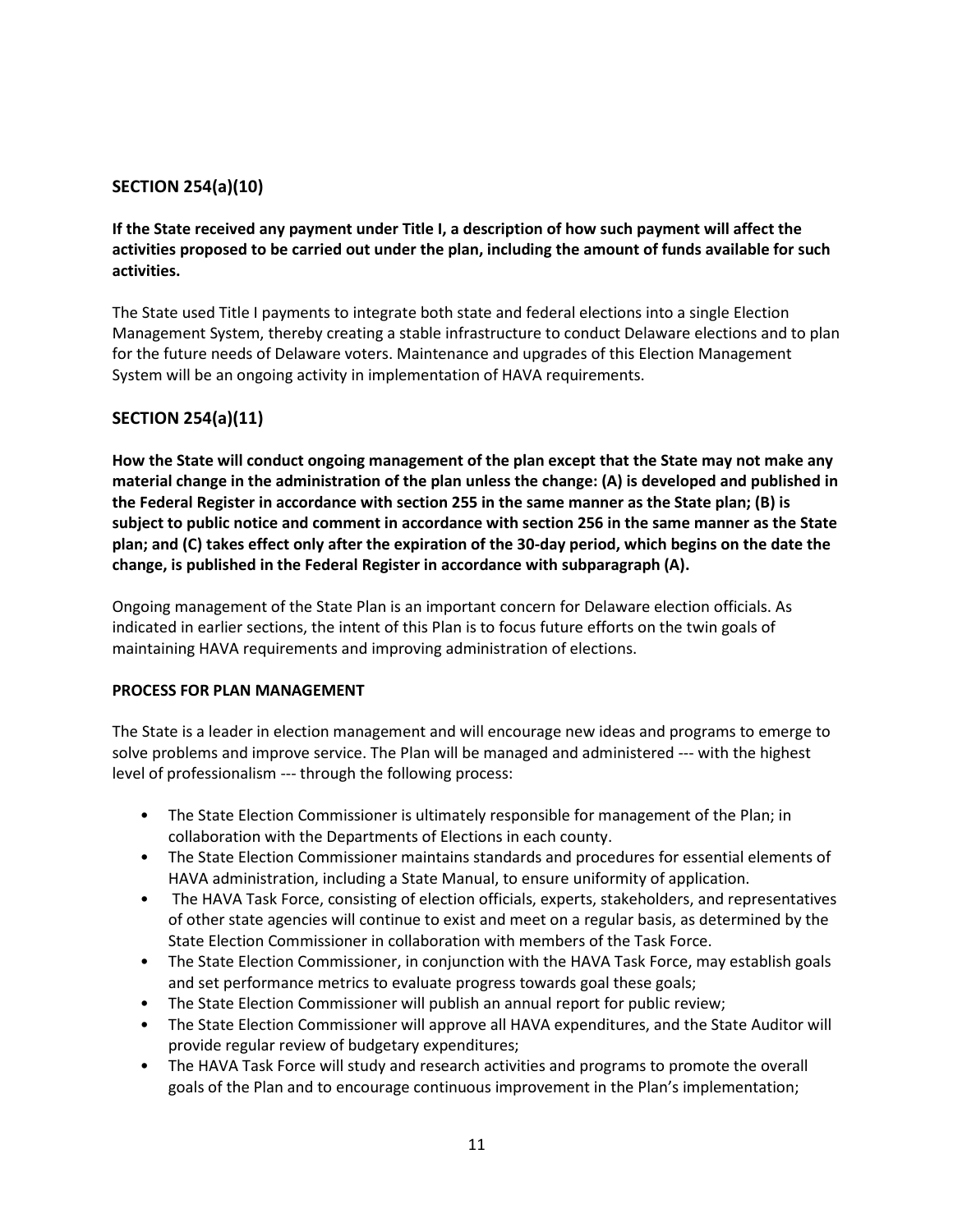• Although the intention of this Plan is to provide flexibility for future efforts to improve election administration, changes that materially affect the Plan will be subject to the procedural requirements of Sections 255 and 256 of HAVA.

#### **ADDITIONAL MANAGEMENT OBJECTIVES AND ACTIVITIES**

- Identify Information Technology as an essential element of successful election administration and ensure that IT personnel, including experienced software developers and database administrators, are recruited, trained, and retained;
- Promote a culture of customer service and continuous improvement in the election community;
- Ensure that elections staff, to the greatest degree possible independent of vendor assistance, can operate, maintain, and improve essential election equipment, including voting systems and the statewide voter registration database;
- Periodically conduct security and system risk analyses to maintain the integrity of the election process;
- Take steps to anticipate potential natural or man-made disasters and construct plans to prepare for these circumstances. Examples might include training retired election officials to fill in if an emergency results in the sudden loss of one or more key elections employee at a critical point in the election process, or development of Desk Manuals and other program documentation for important election tasks;
- Continue and improve quality assurance practices to reduce the potential for errors and omissions in ballots and other election materials.

#### **SECTION 254(a)(12)**

In the case of a State with a State plan in effect under this subtitle during the previous fiscal year, a description of how the plan reflects changes from the State plan for the previous fiscal year and of how the State succeeded in carrying out the State plan for such previous fiscal year.

The methods by which Delaware met the requirements of Title III are described in Attachment B. The State anticipates no major changes to its implementation of HAVA, except that Title II, Section 251 funds may now be used for additional improvements to the administration of federal elections.

### **SECTION 254(a)(13)**

#### **A description of the committee which participated in the development of the State plan in accordance with section 255 and the procedures followed by the committee under such section and section 256.**

Delaware filed its initial State Plan September 15, 2003. The Plan was developed pursuant to the requirements of Sections 254, 255, and 256 of HAVA, including the appointment of a HAVA Committee, establishment of a state HAVA web site to provide information and receive public comments, and the required public hearing and notice procedures. An initial "gap analysis" identified where the state was already in compliance with HAVA and where action (including changes to state law) was required to bring the state into compliance. Membership on the HAVA Task Force has to some degree changed over time, but many members have had consistent participation through the several revisions.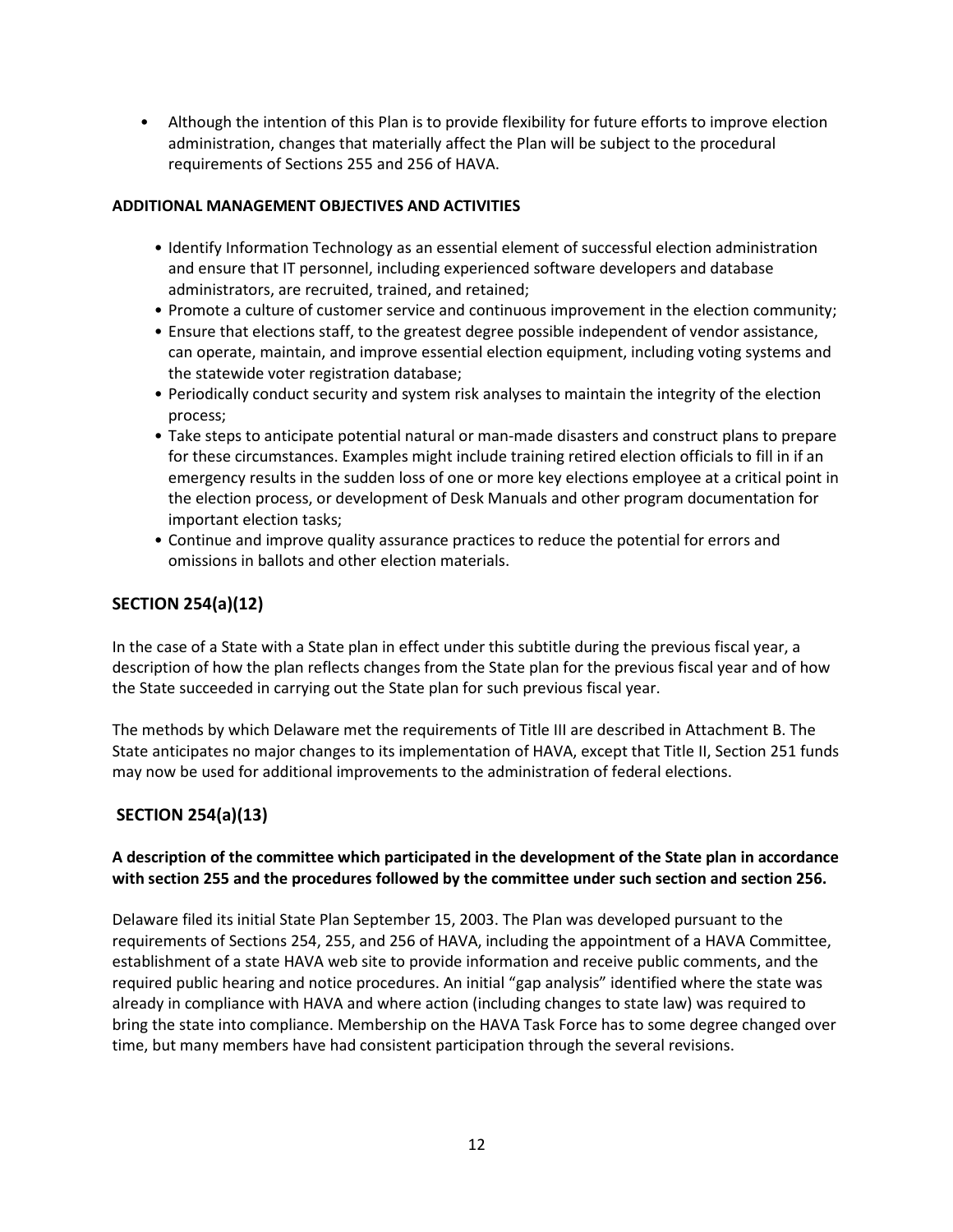Delaware revised its State Plan in September of 2005 --- again according to the procedural requirements of Sections 254, 255, and 256 of HAVA --- to reflect progress in implementing the Act and to specify how additional funding would be directed to meeting Title III requirements.

State Election Commissioner Elaine Manlove convened a two-day meeting on May 20-21, 2009 to discuss HAVA implementation, potential improvements in the administration of elections in Delaware, and changes to the State Plan. Attendees at these meetings are listed below. Day 1 included election officials from each of the three counties as well as personnel from the office of the Election Commissioner. Day 2 expanded the discussion to also include the HAVA Committee members as representatives from the "stakeholder community" as well as representatives from other state agencies involved in HAVA implementation and the Governor's office. The purpose of the meetings was to systematically discuss each aspect of HAVA implementation and election administration, identify problems, inefficiencies, or barriers, develop a list of possible actions to improve election administration (with specific attention to the application of technology to accomplishing these improvements) and to determine whether the current State Plan should be updated.

The State Election Commissioner contracted with the Election Center, also known as the National Association of Election Officials, a nationally recognized organization formed to promote, preserve, and improve democracy, to prepare an updated "2010 HAVA State Plan for the State of Delaware."

This Plan was reviewed by the State Election Commissioner, as well as others, and was published and posted on the State's HAVA website [\(http://www.state.de.us/hava\)](http://www.state.de.us/hava) for a period of 30 days. The website was established to provide public information and notice, and also to enable the public to review the updated State Plan and transmit comments electronically.

Comments and suggested revisions were reviewed and incorporated into the Plan, as appropriate.

#### **HAVA TASK FORCE MEMBERS/ATTENDEES**

Elaine Manlove, State Election Commissioner

Debra Grier, Educator/Trainer, Office of the Commissioner of Elections

Stan Anderson, Information Technology, Office of the Commissioner of Elections

Virginia Lane, Staff, Commissioner of Elections Office

Heather Volkomer**,** Staff, Office of the Commissioner of Elections

Anthony Albence, Director, New Castle County Department of Elections

Howard Sholl, Deputy Director, New Castle County Department of Elections

Joyce Wright, Director, Kent County Department of Elections

Patrick W. Murray, Deputy Director, Kent County Department of Elections

Kenneth L. McDowell, Director, Sussex County Department of Elections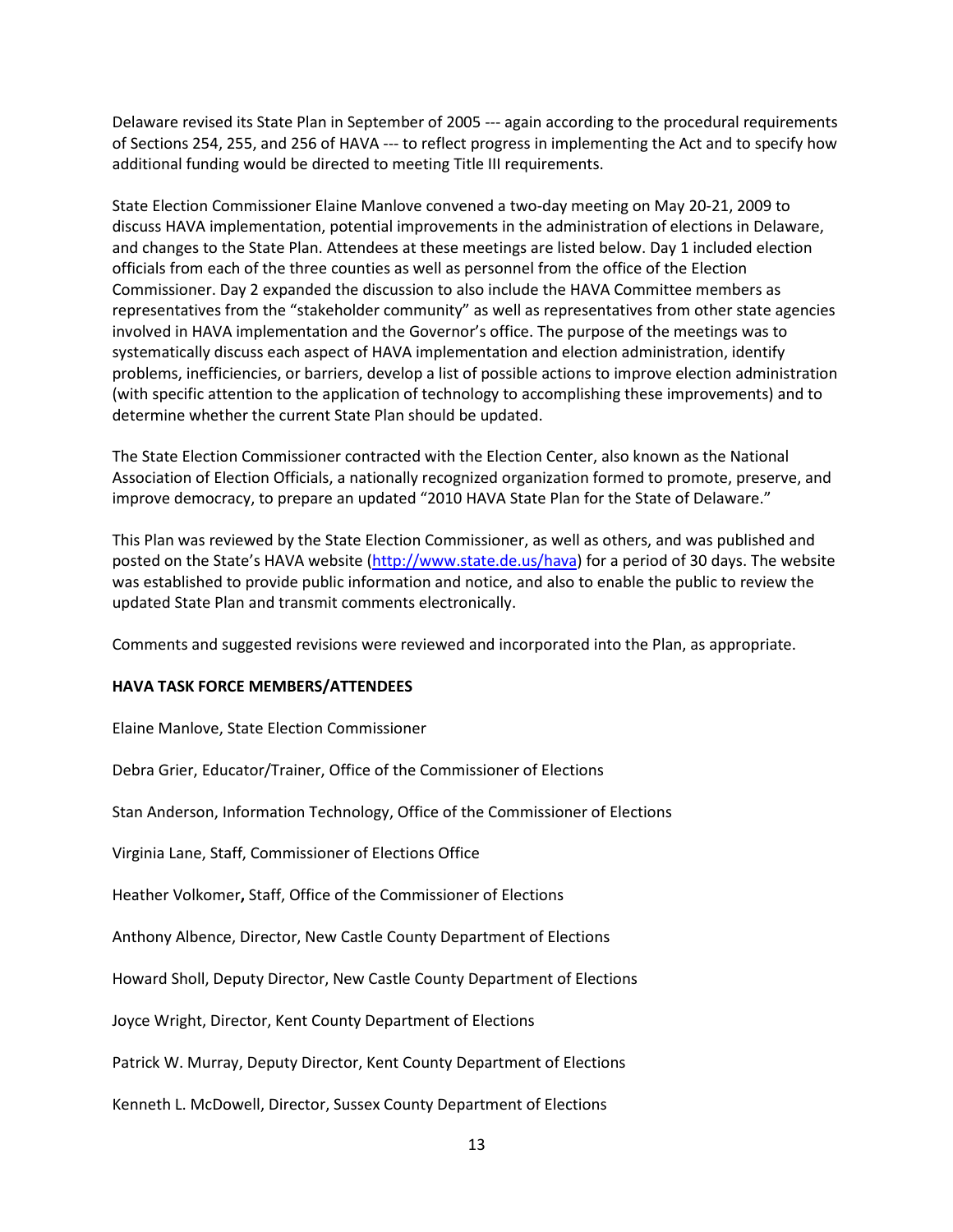Jean A. Turner, Deputy Director, Sussex County Department of Elections John Trabaudo Delaware Department of Technology and Information Bob Goodhart, Delaware Division for the Visually Impaired Kyle Hodges, State Council for Persons with Disabilities Letty Diswood, League of Women Voters Dana Rohrbough, Office of the Lieutenant Governor Laura Waterland, Disabilities Law Program Lisa Furber,CLASI (Disability Law Program in Kent County) Lexi McFassel, CLASI (Disability Law Program in Kent County)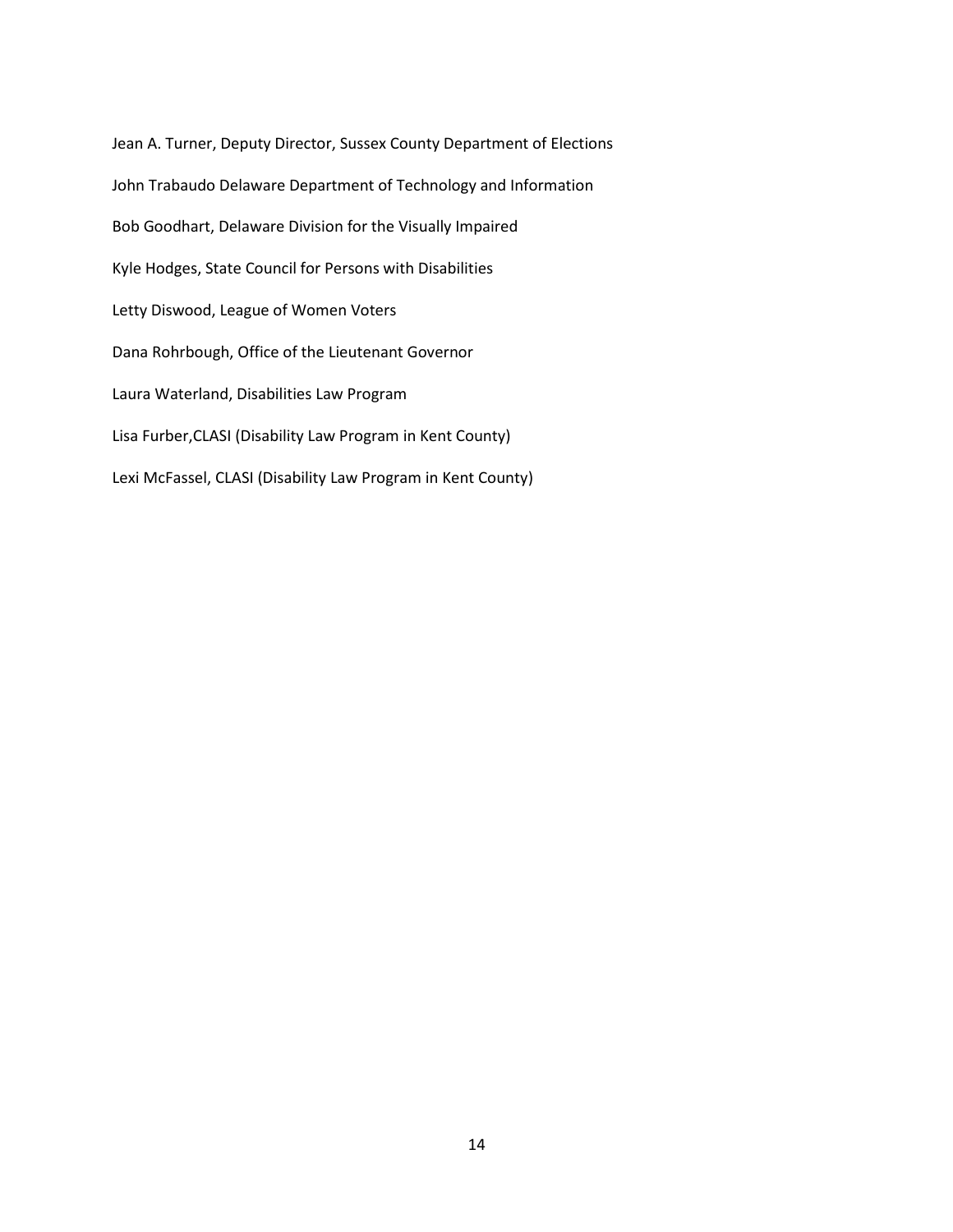## **ATTACHMENTS**

- A Title III Compliance Letter
- B State of Delaware Compliance with Title III Requirements
- C Implementation of the Military and Overseas Voter Empowerment Act
- D Delaware Statutes Implementing HAVA Requirements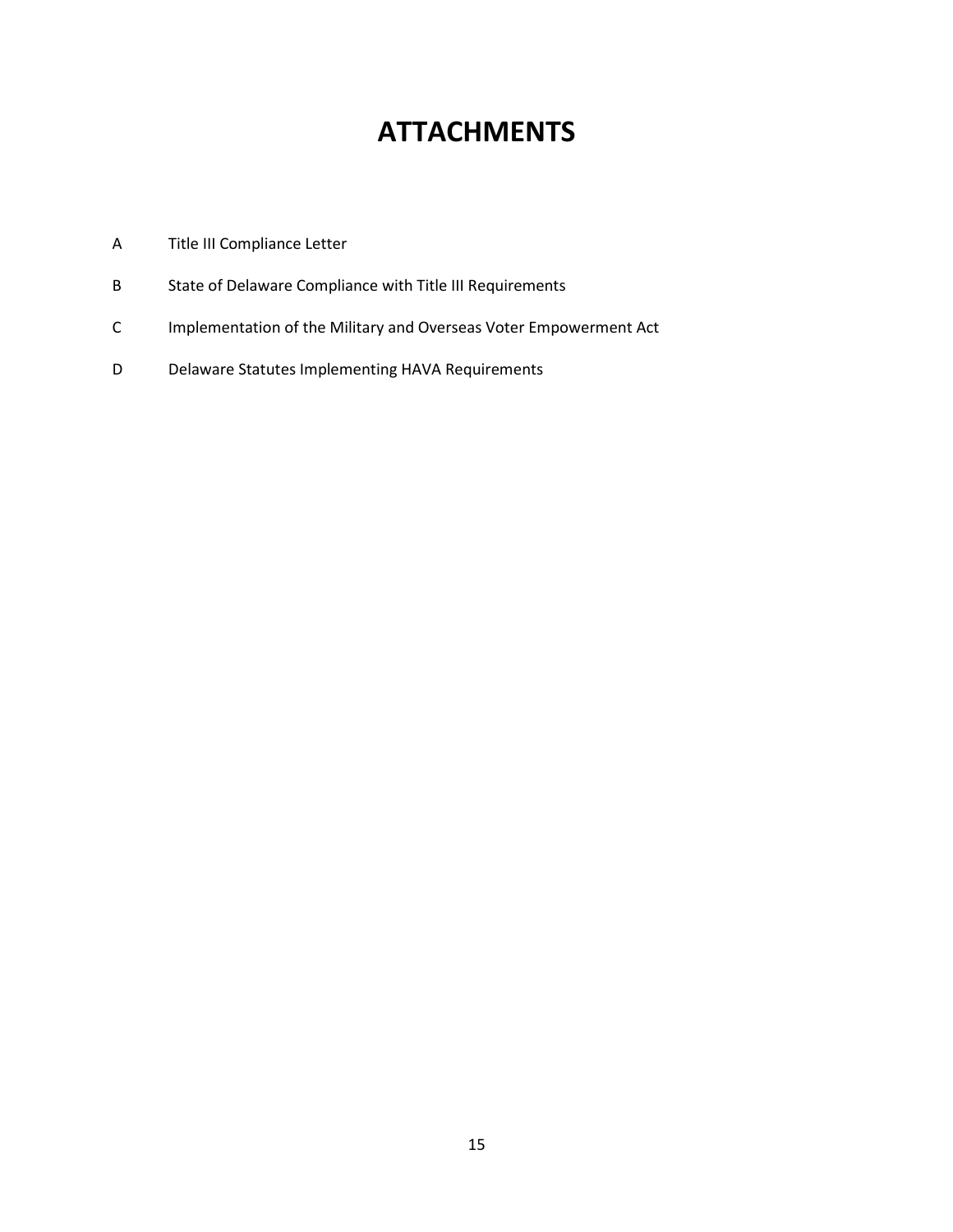# **ATTACHMENT A**

Date

U.S. Election Assistance Commission 1201 New York Avenue, Suite 300 Washington, D.C. 20005

Dear Commissioners:

The Help America Vote Act of 2002 (HAVA) was enacted by Congress to make specified changes to election administration throughout the United States with the intention of strengthening the integrity of the election process, and to provide for the continuing improvement of election administration into the future.

Section 251(b) of the Help America Vote Act of 2002 requires that states use title II payments received to meet the requirements of title III.

Section 251(b)(2)(A) indicates that states may use requirements payments to "improve the administration of elections for Federal office" if the State certifies to the Commission that the State has implemented the requirements of title III.

This letter serves as official certification that the State of Delaware has implemented the requirements of title III of the Help America Vote Act of 2002 and intends to use remaining funds, as well as interest and any future funds, to continue to meet HAVA requirements and improve the administration of Federal elections in our state.

Sincerely,

Elaine Manlove State Election Commissioner 905 S. Governor's Avenue, Suite 170 Dover, Delaware 19904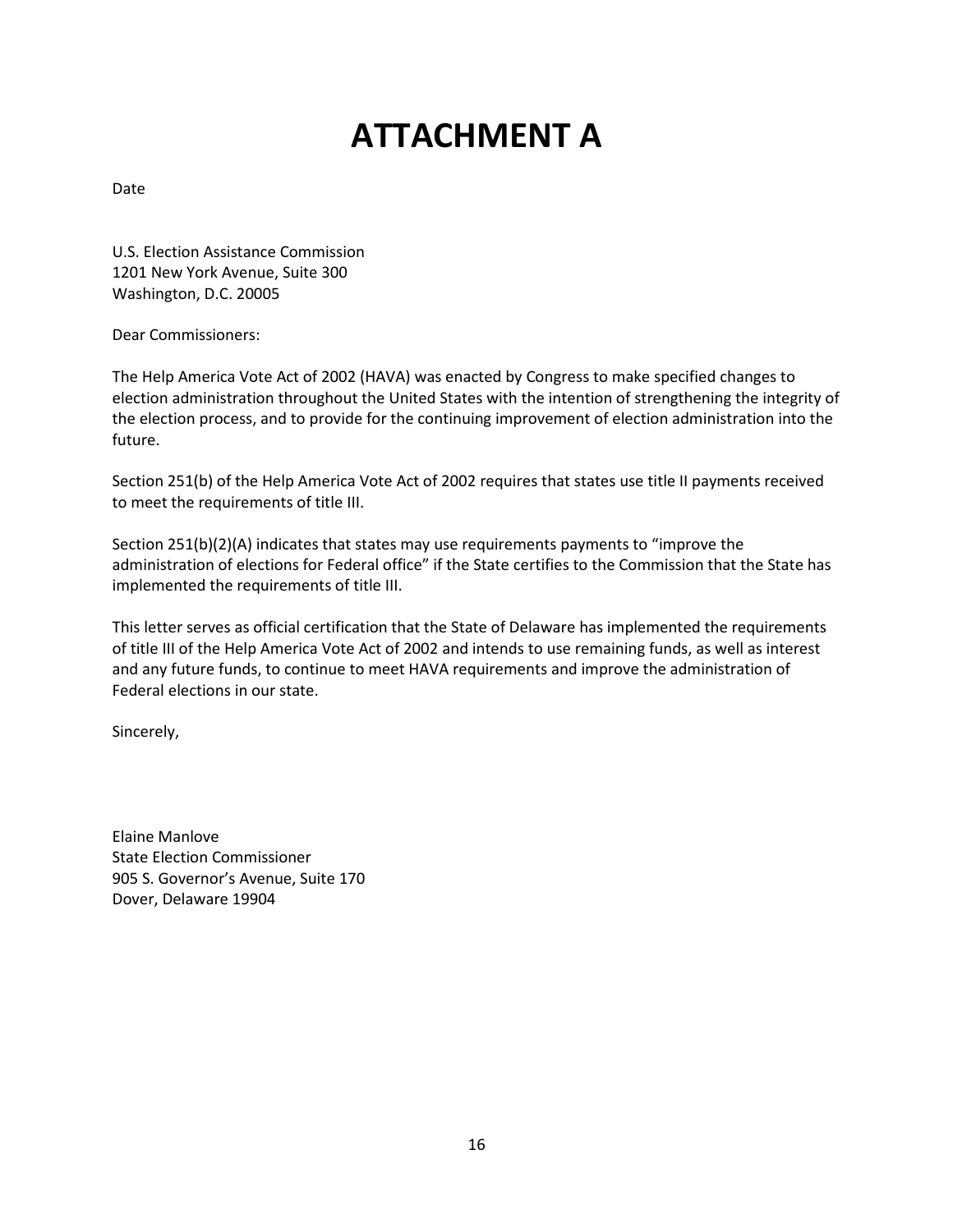## **ATTACHMENT B**

## **IMPLEMENTATION OF THE HELP AMERICA VOTE ACT OF 2003**

## **THE STATE OF DELAWARE**

## **SUMMARY OF REQUIREMENTS AND COMPLIANCE WITH THE REQUIREMENTS OF TITLE III**

#### **SECTION 301 – VOTING SYSTEM STANDARDS**

#### **REQUIREMENT**

Each voting system used in an election for Federal office is required to permit voters, in a private and independent manner, to verify and correct their voting choices before their ballot is actually cast and (b) notify the voter (including absentee voters) if he or she has over voted.

Each voting system is required to produce a permanent paper record of each of the ballots cast that permits a manual audit of those votes and provides an opportunity for the voter to change his or her vote before the paper record is created.

Each voting system is required to provide voters with disabilities with the same opportunity for access and participation as other voters, and provide alternative language accessibility if so required by the Voting Rights Act of 1965, as amended.

Each voting system is required to not exceed the error rate established by the Election Assistance Commission.

Each state is required to adopt a uniform and nondiscriminatory definition of what constitutes a vote and what will be counted as a vote for each voting system in use in the state.

#### **COMPLIANCE**

All primary, general and special elections are conducted in accordance with Delaware Code, Title 15, using Danaher Controls *ELECT*ronic 1242 (model 6T) full-face ballot Direct Recording Electronic (DRE) voting machines. The machines are stored, maintained, and ballots programmed by the Departments of Elections in each county following standards produced by the State Election Commissioner. The Departments and their boards of elections also certify and secure the machines for each election. These voting machines meet the requirements of Section 301, including providing accessibility for individuals with disabilities.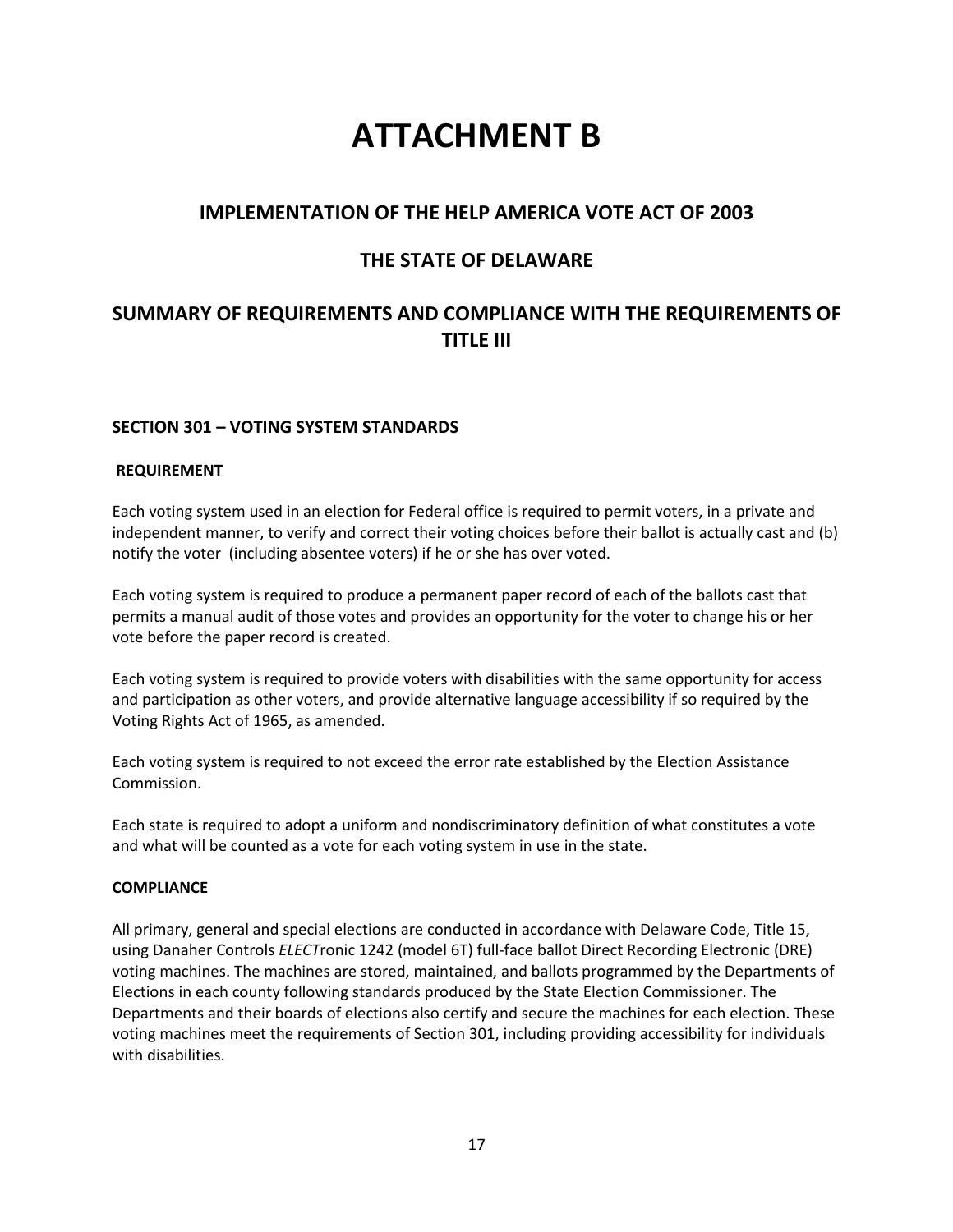Delaware uses paper ballots for absentee voting. To comply with section 301, the State created an education program and provided instructions as required by section  $301(a)(1)(B)$ . Under existing provisions of the Delaware Code, the Commissioner prepares the instructions based upon shared practices in the Departments of Elections in each county.

The Delaware Legislature enacted legislation defining what constitutes a vote for each voting system in use in the state. The legislation is included in Attachment D. Changes have been made to training manuals and programs accommodating the new standards.

#### **SECTION 302 (a) --- PROVISIONAL VOTING**

#### **REQUIREMENT**

Voters whose names do not appear on the list of voters at a polling place, or who are asserted by an election official to not be eligible to vote, shall be notified that they may cast a provisional ballot, as specified. The elections official shall count the voter's ballot upon determining the voter's eligibility.

Voters who cast provisional ballots shall be given information describing how he or she may, using a "free access" system, determine if his or her provisional ballot was counted, and, if not, why not.

#### **COMPLIANCE**

Enacted legislation (See Attachment D) authorizes provisional voting in state law. Poll workers are trained using the statewide standard in each county to offer provisional ballots under the conditions set forth in Section 302 of HAVA. The ballots are cast on paper and sealed using a double envelope system similar to that used for absentee ballots. Each completed ballot is assigned a tracking number. The Departments of Elections for each of the counties meet the day following the election to determine the eligibility of provisional voters in accordance with Delaware law. The Commissioner of Elections has created a "free access" system so that provisional voters can determine whether their ballots were counted and, if not, the reason why.

#### **SECTION 302 (b) --- POSTING INFORMATION ON ELECTION DAY**

#### **REQUIREMENT**

Election officials are required to post specified information at each polling place on Election Day.

#### **COMPLIANCE**

Section 4910 of Title 15 of the Delaware Code (see Attachment D) specifies requirements for posting of information at polling places on Election Day, including:

- A sample of the Election Day ballot;
- The election date and polling place hours;
- Instructions on how to vote and how to vote by provisional ballot;
- Instructions about mail-in registrants and information for first- time voters;
- General information on voting rights under applicable federal and state laws, including information on the right of an individual to cast a provisional ballot and instructions on how to contact the appropriate officials if these rights are alleged to have been violated;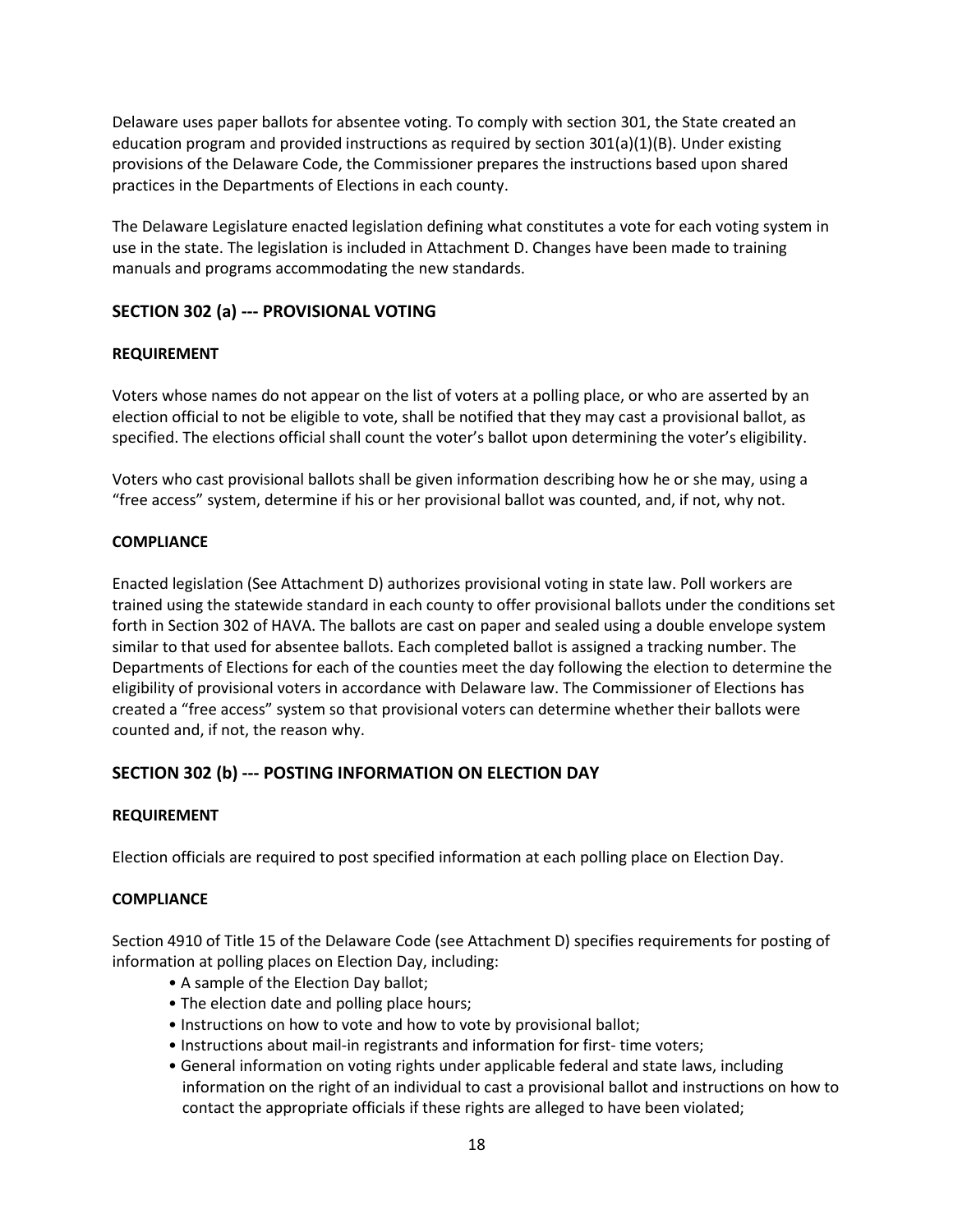• General information on federal and state laws regarding prohibitions on acts of fraud and misrepresentation.

The State Election Commissioner, in collaboration with the Departments of Elections in each County, has adopted standards to produce statewide uniformity of information and practice.

#### **SECTION 302 (c) --- VOTERS WHO VOTE AFTER THE POLLS CLOSE**

#### **REQUIREMENT**

If the period for voting is extended by order of a court, any person wishing to vote must do so by provisional ballot.

#### **COMPLIANCE**

Section 4948 of Title 15 of the Delaware Code was enacted to comply with this requirement.

#### **SECTION 303 (a) --- COMPUTERIZED STATEWIDE VOTER REGISTRATION DATABASE**

#### **REQUIREMENT**

Each state is required to implement a single, uniform, official, centralized, interactive statewide voter registration list that is defined, maintained, and administered at the state level and contains the name and registration information, including a unique identifier, of every legally registered voter, and is immediately accessible to local election officials.

Election officials are required to maintain the list so as to ensure its accuracy and remove the names of ineligible voters and to provide appropriate security to ensure against unauthorized access to the list.

Applications for voter registration are required to include a driver's license, the last four digits of the social security number, or a unique identifier assigned by the elections official. The elections official is required to determine the validity of the number provided or assigned through sharing of information with the Department of Motor Vehicles and the Social Security Administration.

#### **COMPLIANCE**

Delaware has a HAVA compliant statewide, computerized voter registration database administered, maintained, and evaluated by the State Election Commissioner. The Department of Elections in each county registers voters using a standard application. Those applications are forwarded to the Commissioner along with applications executed at the Division of Motor Vehicles, other state agencies as required by the National Voter Registration Act, or Organized Voter Registration Drives which are administered by the State Election Commissioner. Since voters register on paper forms, the Department of Elections in each county verifies required informational elements when registering applicants and before entering their names into the statewide system. All election officials have immediate access to the data once it is entered at the county level.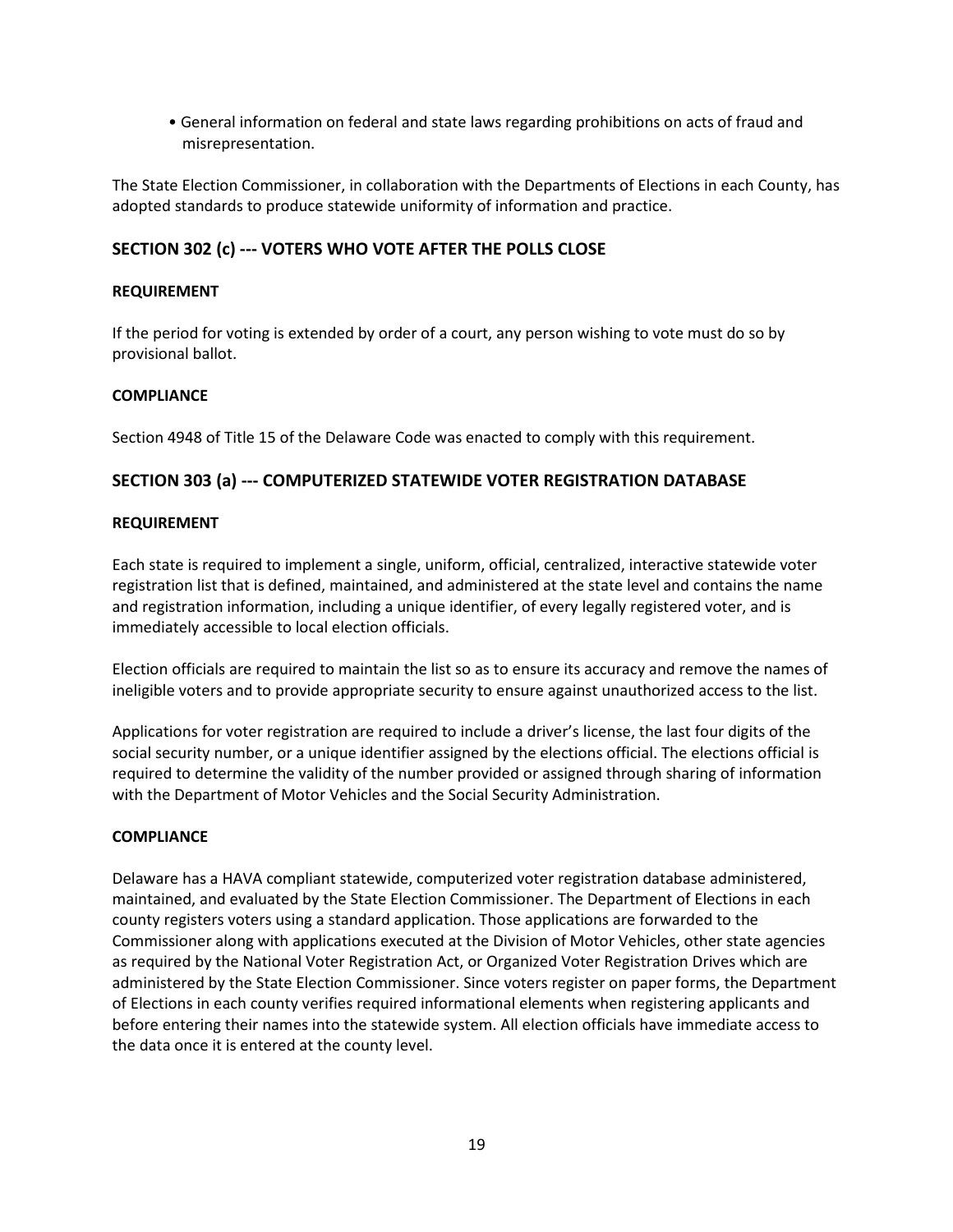Delaware has made several changes in voter registration in order to implement HAVA. Voter registration forms have been revised to ask for the individual's driver's license number, the last 4 digits if a Social Security Number or the State assigns a unique identifier to individuals who do not provide a either.

The State has an on-going file maintenance program which checks various data elements with other databases form Vital Statistics and the Delaware Justice Department.

The State Election Commissioner has signed an agreement with the Division of Motor vehicles to share data file information in July of 2005. The State's Division of Motor Vehicles is responsible for completing an agreement with the Social Security Administration to match information as required by section 303(a)(5)(B).

#### **SECTION 303 (b) --- REQUIREMENT FOR VOTERS WHO REGISTER BY MAIL**

#### **REQUIREMENT**

Specified individuals who register to vote by mail rather than in person and who appear to vote at a polling place are required to present a current and valid photo identification or other document that shows both the name and address of the voter.

Persons who similarly register and apply to vote by absentee ballot are also required to provide proof of identity and residence.

The mail-in registration form is required to include questions and boxes to ascertain that the voter is a minimum of 18 years of age and a citizen of the United States.

#### **COMPLIANCE**

Legislation has been enacted to comply with HAVA requirements regarding identification for persons who register by mail according to the provisions of HAVA, including the ability to cast a "fail safe" provisional ballot, and the required elements of forms to register to vote.

#### **SECTION 402 --- ESTABLISHMENT OF AN ADMINISTRATIVE COMPLAINT PROCEDURE**

#### **REQUIREMENT**

Each state is required to establish and maintain, as a condition of receiving funds, a procedure for individuals who believe that a violation of any provision of Title III has occurred or is about to occur to file a written complaint and to have that complaint responded to.

#### **COMPLIANCE**

Delaware has enacted Sections 4990 and 4991 of Title 15 of the Delaware Code specifying the procedure for complaints under this section.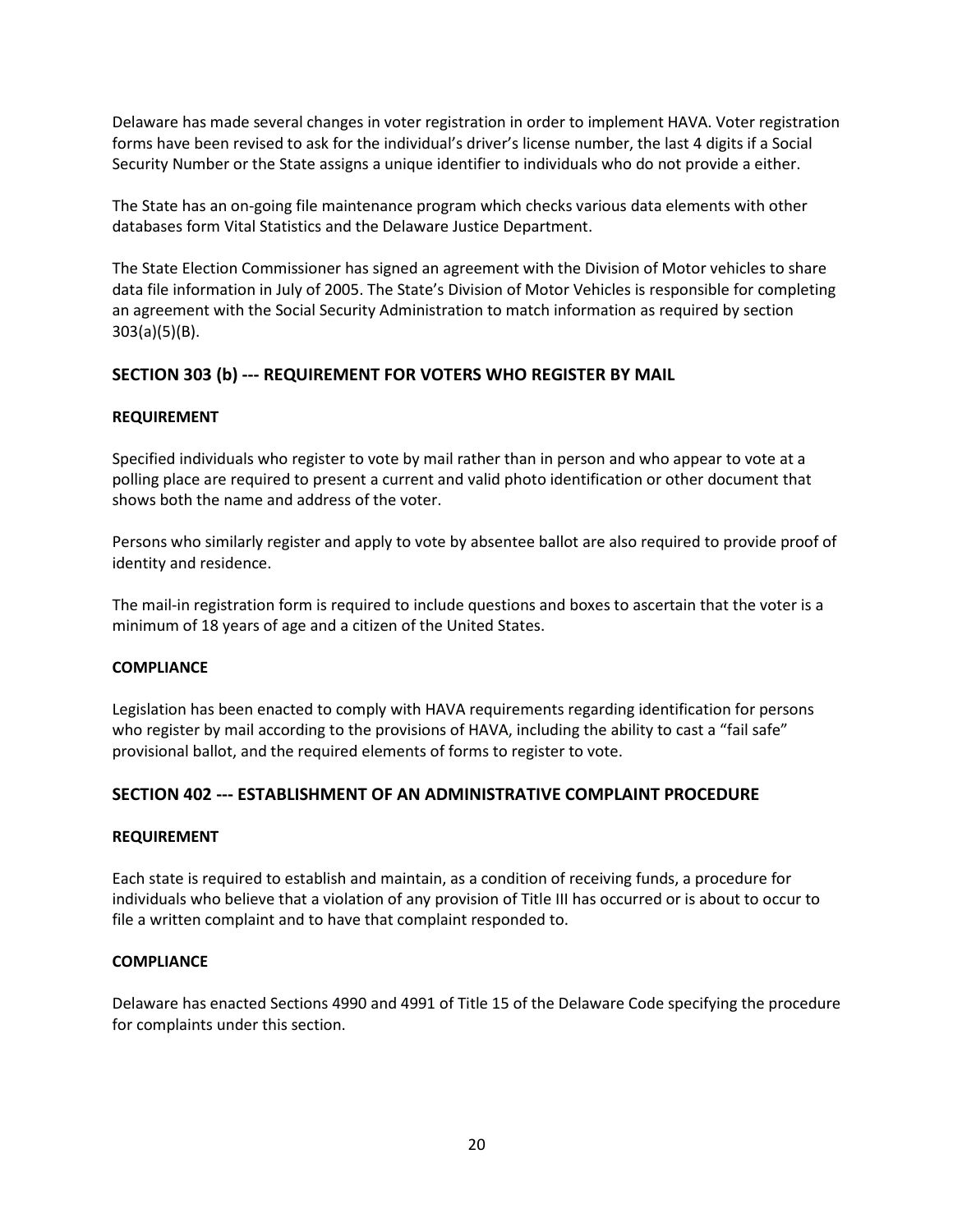#### **SECTION 702 ---MILITARY AND OVERSEAS VOTERS**

#### **REQUIREMENT**

Each state is required to designate a single state office to provide information to military and overseas voters regarding voting procedures and to report specified information to the Election Assistance Commission following each federal general election.

#### **COMPLIANCE**

Delaware has designated the New Castle County Department of Elections as the office for purposes of this requirement.

#### **SECTION 253 (b) (3) --- CONDITION FOR RECEIPT OF FUNDS; STATE PLAN REQUIREMENT; CERTIFICATION OF COMPLIANCE WITH APPLICABLE LAWS AND REQUIREMENTS**

#### **REQUIREMENT**

In order to receive a requirements payment a state must certify that it is in compliance with each of the laws described in Section 906 and has appropriated funds in an amount equal to 5 percent of the requirements payments allocated to the state.

#### **COMPLIANCE**

Delaware has made these certifications.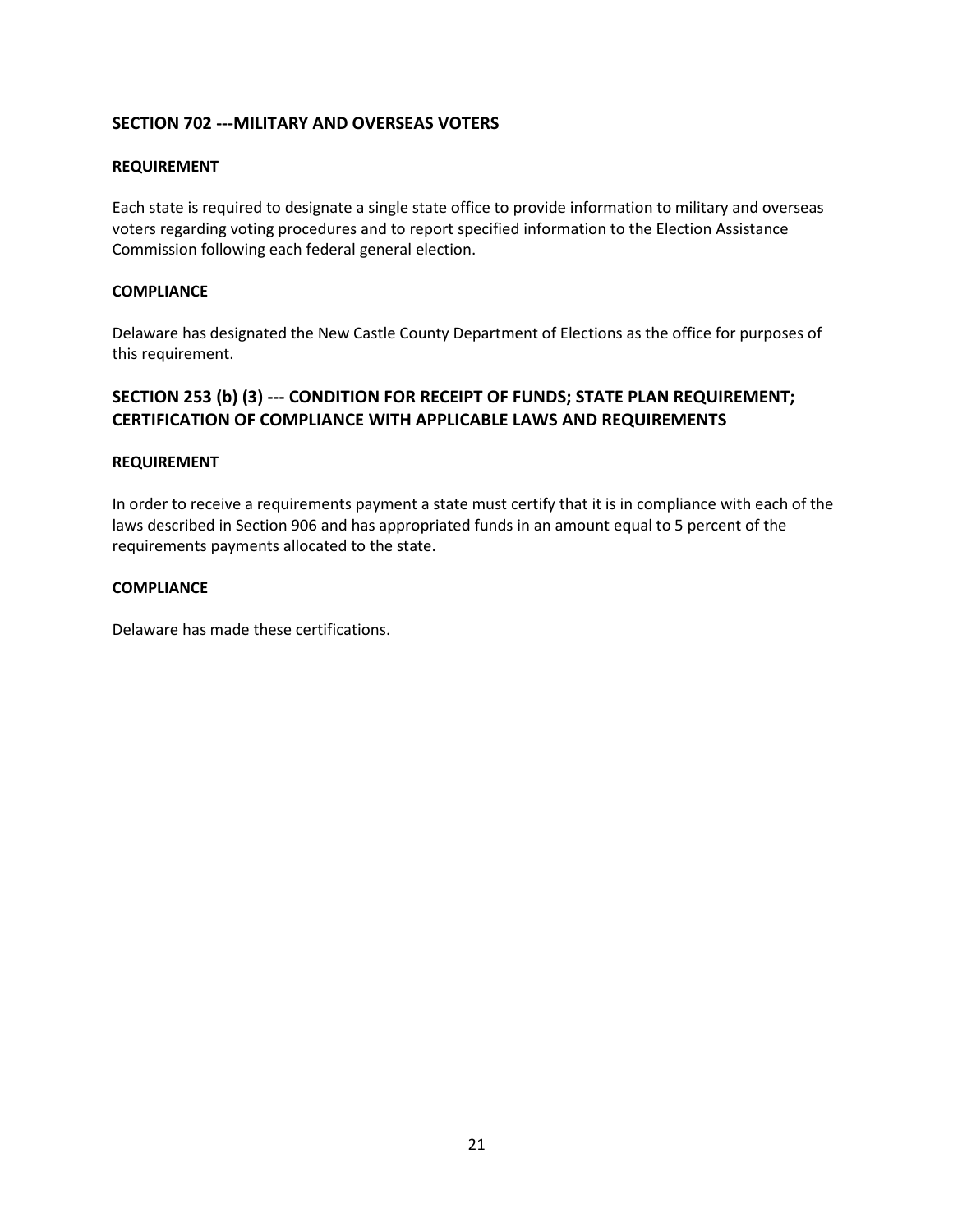# **ATTACHMENT C**

## **IMPLEMENTATION IN DELAWARE OF THE**

## **MILITARY AND OVERSEAS VOTER EMPOWERMENT ACT OF 2009**

The Military and Overseas Voter Empowerment Act of 2009 (MOVE) was signed into law on October 28, 2009 as a part of the National Defense Authorization Act to, among other provisions, augment the Uniformed Overseas Citizen Absentee Voting Act (UOCAVA) by:

- Permitting UOCAVA voters to request applications for voter registration and absentee voting by mail or electronically;
- Requiring states to transmit forms to register to vote and to apply for an absentee ballot by mail or electronically according to the preference selected by the voter;
- Requiring each state to provide at least one form of electronic transmission for voting materials;
- Requiring each state to develop procedures for transmitting blank ballots to UOCAVA voters by mail and electronically;
- Requiring states to develop a "free access" system to enable UOCAVA voters to determine whether his/her absentee ballot was received by the elections official;
- Prohibiting states from rejecting voter registrations, absentee ballot applications, or voted ballots due to a lack of notarization or because of paper or envelope type, weight, or size;
- Removing the UOCAVA requirement that a single absentee ballot application serves as a request for an absentee ballot for two federal election cycles;
- Amending the Help America Vote Act of 2002 to authorize funds to pay for implementation of MOVE's provisions, and also to permit states to use existing HAVA funds for this purpose;
- Requiring states to report the number of ballots transmitted and received, as well as other data determined appropriate by the Department of Defense;
- Making various requirements of the Department of Defense, the Election Assistance Commission, and the National Institute of Technology Standards to utilize technology and implement pilot programs to facilitate the voting process by UOCAVA voters.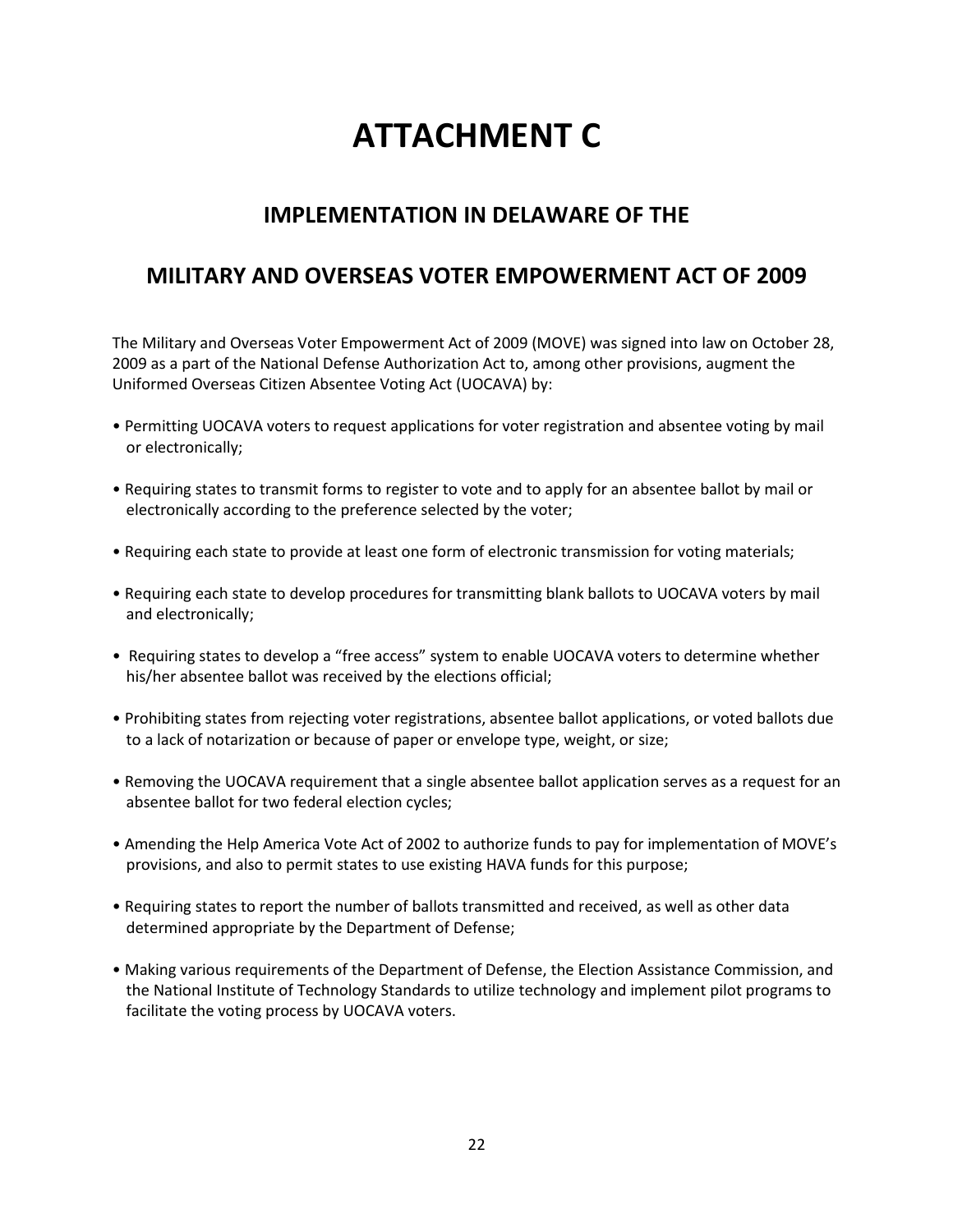Delaware views implementation of the Military and Overseas Voter Empowerment Act of 2009 as an important priority and has amended state law to facilitate UOCAVA voting in state primary elections. Military and overseas voters may now request a form to register to vote and apply for an absentee ballot by regular mail or FAX. The blank ballot may be sent to the voter and the voted ballot returned by regular mail, FAX, or email. In addition, Delaware, in order to provide additional enhancements for military and overseas voters, has requested, under the provisions of MOVE, a waiver from the requirement to fully implement the bill's requirements for the 2010 General Elections. Delaware has notified the Federal Voting Assistance Program of the state's desire and intention to be included in that agency's Election Wizard program.

Delaware has, to date, not received any funds from the Help America Vote Act to implement the requirements of MOVE.

The state will provide a supplemental filing upon further implementation of MOVE requirements.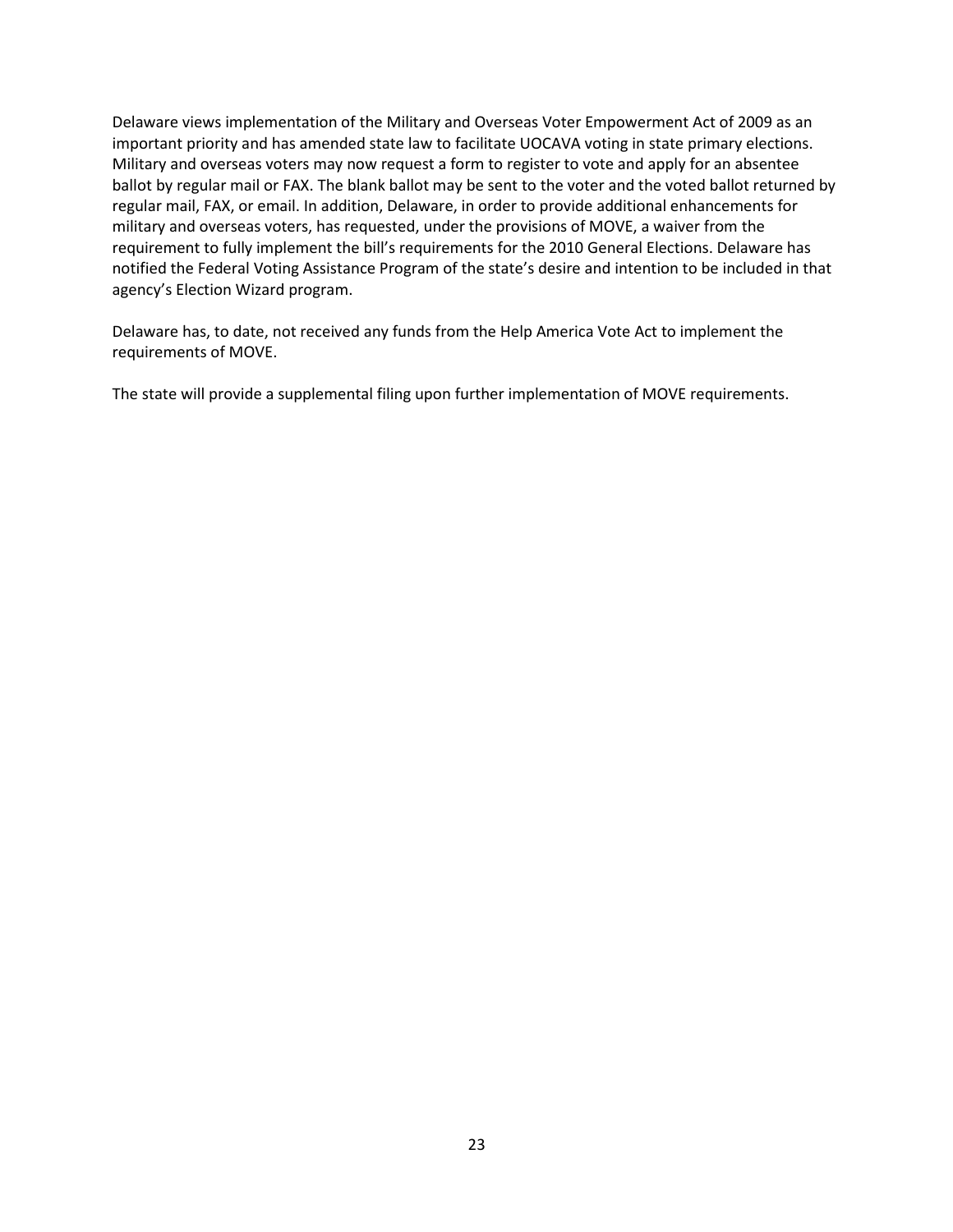## **ATTACHMENT D**

## **STATE OF DELAWARE LEGISLATION ENACTING HAVA REQUIREMENTS**

#### **SENATE BILL NO. 153**

#### **AN ACT TO AMEND TITLE 15 OF THE DELAWARE CODE RELATING TO ELECTIONS.**

WHEREAS, the Help America Vote Act of 2002 imposes several mandates upon the state; and

WHEREAS, it is necessary to implement the Help America Vote Act of 2002;

NOW, THEREFORE BE IT ENACTED BY THE GENERAL ASSEMBLY OF THE STATE OF DELAWARE:

#### **Section 1. Amend Delaware Code, Title 15, § 1302 by striking the aforesaid section in its entirety and substituting in lieu thereof:**

#### **§ 1302 Voter registration application.**

The Commissioner of Elections, in consultation with the Departments of Elections for the counties, shall promulgate the voter registration application and shall set the effective date of each new version. The application shall be updated as necessary to comply with state and federal law and/or to facilitate administration of the State's voter registration program. The application shall be uniform throughout the state and shall be used for all voter registration transactions within the state.

The application shall be in two parts. The Departments of Elections for the counties shall send the original part of each application that was accepted and processed to the Commissioner of Elections office. The Departments of Elections for the counties shall maintain the second copy in the County Master Record. The records contained in the County Master Record shall remain in the office of each department and not be removed for any reason except as provided by law.

The voter registration application shall include a question asking whether or not the applicant is a citizen of the United States. The Departments of Elections for the counties shall reject the applications of new registrants who indicate that they are not citizens of the United States or who fail to answer the question. The departments shall notify such persons by first-class mail that their application has been rejected and the reason (so) thereto. Persons already registered to vote who indicate that they are not citizens of the United States shall be notified by first-class mail that their voter registration shall be cancelled at the expiration of 15 days if they do not affirm in writing that they are citizens of the United States. The departments shall cancel the voter registration of any person who fails to affirm in writing that they are United States citizens after the expiration of the aforesaid 15-day period. Persons who subsequently affirm in writing to a department that they are United States citizens shall be reinstated by the department as a registered voter.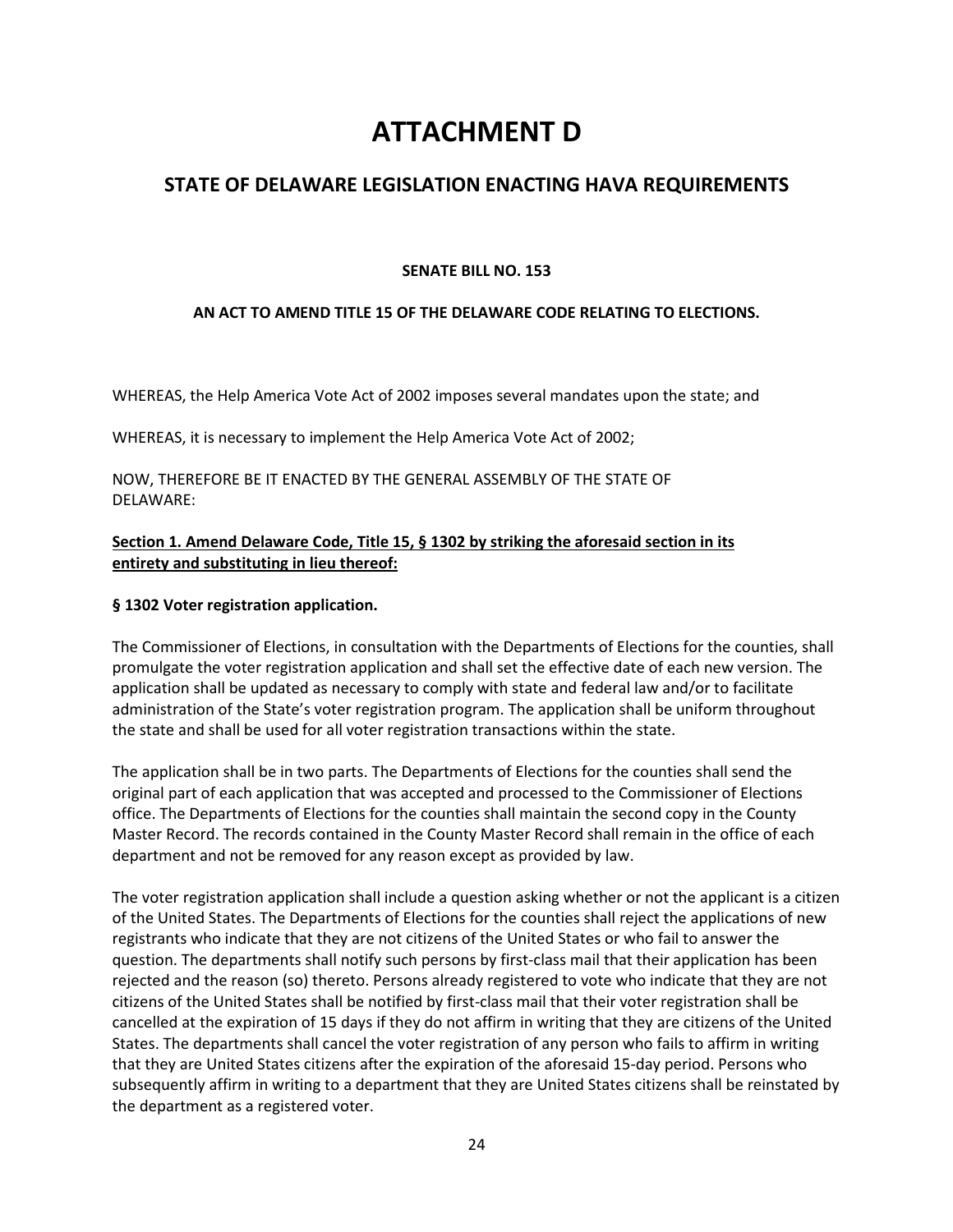The voter registration application shall include a place for the applicant's home telephone number; provided, however, that the provision of a telephone number shall be annotated on the form as being optional, and no application shall be rejected for lack thereof. Any registered voter may have his/her telephone number removed from the electronic voter registration files by making a request of the department of elections for the county in which they are registered either by telephone or in writing. The applicant's signature may be a digitized signature obtained by a state agency as part of a process that includes registering a person to vote or updating his/her voter registration information.

The Commissioner of Elections, in collaboration with the Departments of Elections for the counties, may examine methods to streamline the voter registration process through the application of technology. The Commissioner of Elections, in consultation with the Departments of Elections for the counties, may adopt and implement such technology. In the event that the process adopted conflicts with subsection "(b)" above, that subsection shall be considered null and void. These innovations may include adoption of a paperless or semi-paperless registration process.

The Commissioner of Elections shall make the State's Voter Registration Application available on the internet by January 1, 2006.

#### **Section 2. Amend Delaware Code, Title 15 by inserting as § 2015 the following:**

#### **§ 2015. Late registration procedures for military and overseas citizens.**

An individual who has been discharged or separated from the Uniformed Services, the merchant marine, or from employment outside of the territorial limits of the United States too late to register to vote for a primary or general election but within 60 days of the date of a primary or general election, shall be entitled to register to vote for the purpose of voting in that and ensuing primary or general elections after presenting documentation of his/her discharge, separation, or termination of employment to the Department of Elections for the county in which he/she resides. This exception includes any accompanying family members who are otherwise eligible to register to vote.

#### **Section 3. Amend Delaware Code, Title 15 by inserting as § 2016 the following:**

#### **§ 2016. Enfranchisement of citizens who have never resided in the United States.**

If a United States citizen outside of the United States who has never lived in the United States has a parent who is a qualified elector of the State, then that person is eligible to register and vote where his/her parent is a qualified elector.

#### **Section 4. Amend Delaware Code, Title 15 by inserting as § 2033 the following:**

#### **§ 2033. Special procedures for persons who register to vote by mail and have not voted in the State in an election for federal office.**

A person who registers to vote by mail on or after January 1, 2003 shall submit with his/her application a copy of current and valid photo identification or a copy of a current utility bill, bank statement, government check, paycheck or other government document that shows the name and address of the voter. Should the person not include a copy of the required identification with the voter registration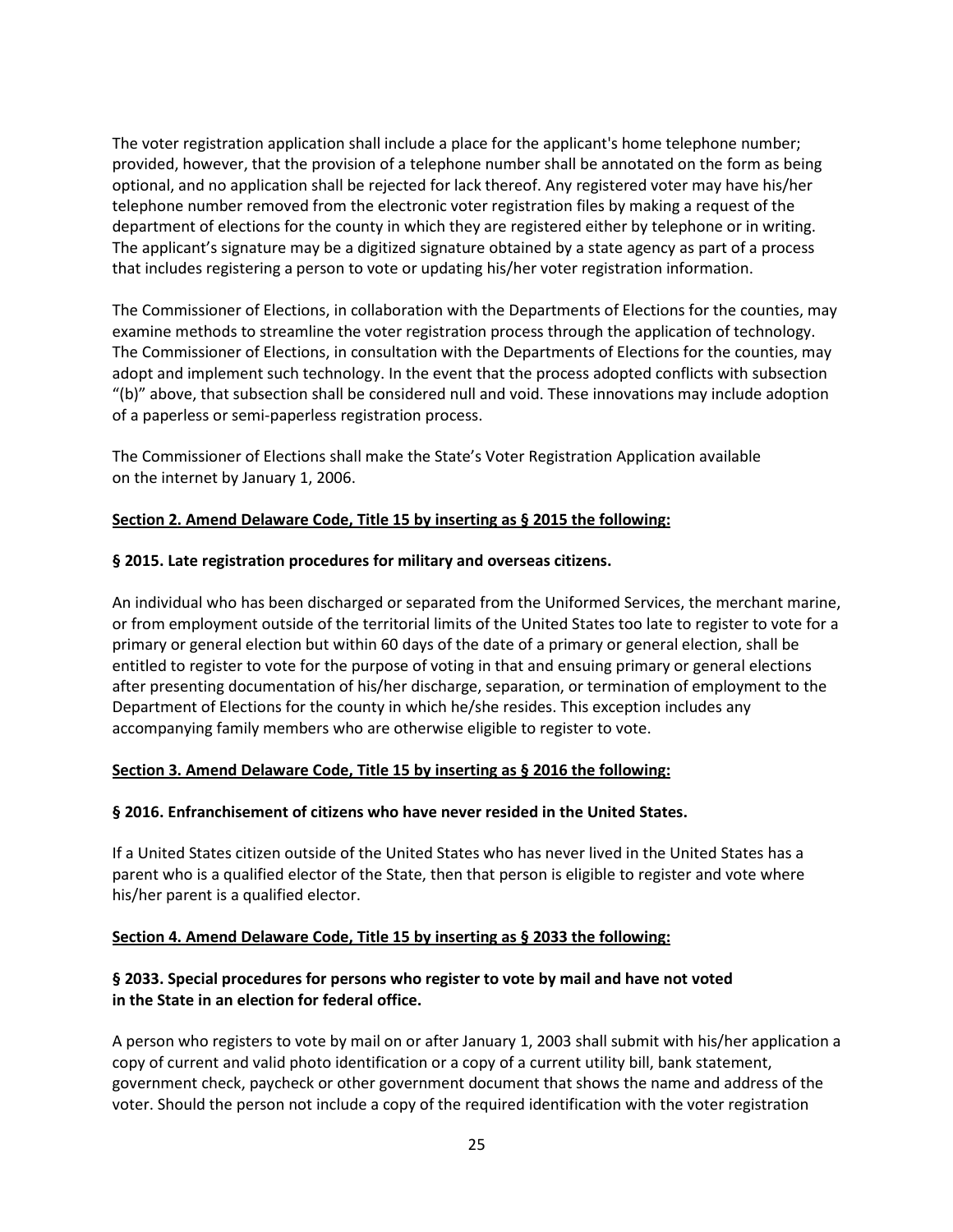application, the voter shall provide a valid photo identification or a copy of a current utility bill, bank statement, government check, paycheck or other government document that shows the name and address of the voter prior to voting for the first time at a polling place in the State. If the person fails to show required identification at the polling place, he/she shall be permitted to vote by Provisional Ballot.

The poll lists and signature cards for each polling place shall identify those persons who must show proper identification before being permitted to vote.

A registrant may satisfy the requirement to submit identification by subsequently submitting a voter registration application through a source not subject to the provisions of this section (e.g.through the Division of Motor Vehicles).

A person who votes by absentee ballot and who registered to vote for the first time by mail and did not submit a copy of any of the required identification documents shall submit a copy of one or more of the documents listed in subsection "a" above showing the person's name and address with the Absentee Ballot. The Absentee Ballot from a person who is required to submit identification, and who does not, shall not be counted.

This section does not apply to persons listed in § 5502 (1) and § 5502 (2) of this title or to persons identified in subsection "a" above who submitted their driver's license number (includes State ID card number) or Social Security Number that the Department of Elections for a county is able to use to verify an existing State Identification record bearing the same number, the name and date of birth as provided by the applicant.

#### **Section 5. Amend Delaware Code, Title 15, Chapter 49, by inserting as subchapter IV the following: Subchapter IV. Administrative Complaint Procedure**

#### **§ 4990. Applicability.**

The Administrative Complaint Process shall only apply to alleged violations of Title III of the Help America Vote Act of 2002 to include an alleged violation that has occurred, is occurring or is about to occur.

#### **§ 4991. Process.**

The person making a complaint shall submit the complaint to the Commissioner of Elections or any of the Departments of Elections for the counties. The complaint shall be in writing, notarized, and signed and sworn to by the person making the complaint. If one of the Departments for the counties receives such a complaint, the Department shall forward it to the Commissioner of Elections on the same business day that it is received. The Commissioner of Elections shall notify the complainant(s) of receipt of the complaint and provide the complainant(s) a description of the complaint resolution process. The Commissioner of Elections may consolidate similar complaints. If requested by the complainant(s), there shall be a hearing for the record. The Commissioner of Elections shall appoint a person or persons to examine the complaint, gather information about the circumstances and then determine whether or not there was a violation of Title III. If the person handling the complaint determines that a violation has occurred, he/she shall recommend a suitable remedy to the Commissioner of Elections. The Commissioner may accept, reject or modify any proposed remedy. If the person handling the complaint determines that a violation did not occur, the complaint shall be dismissed.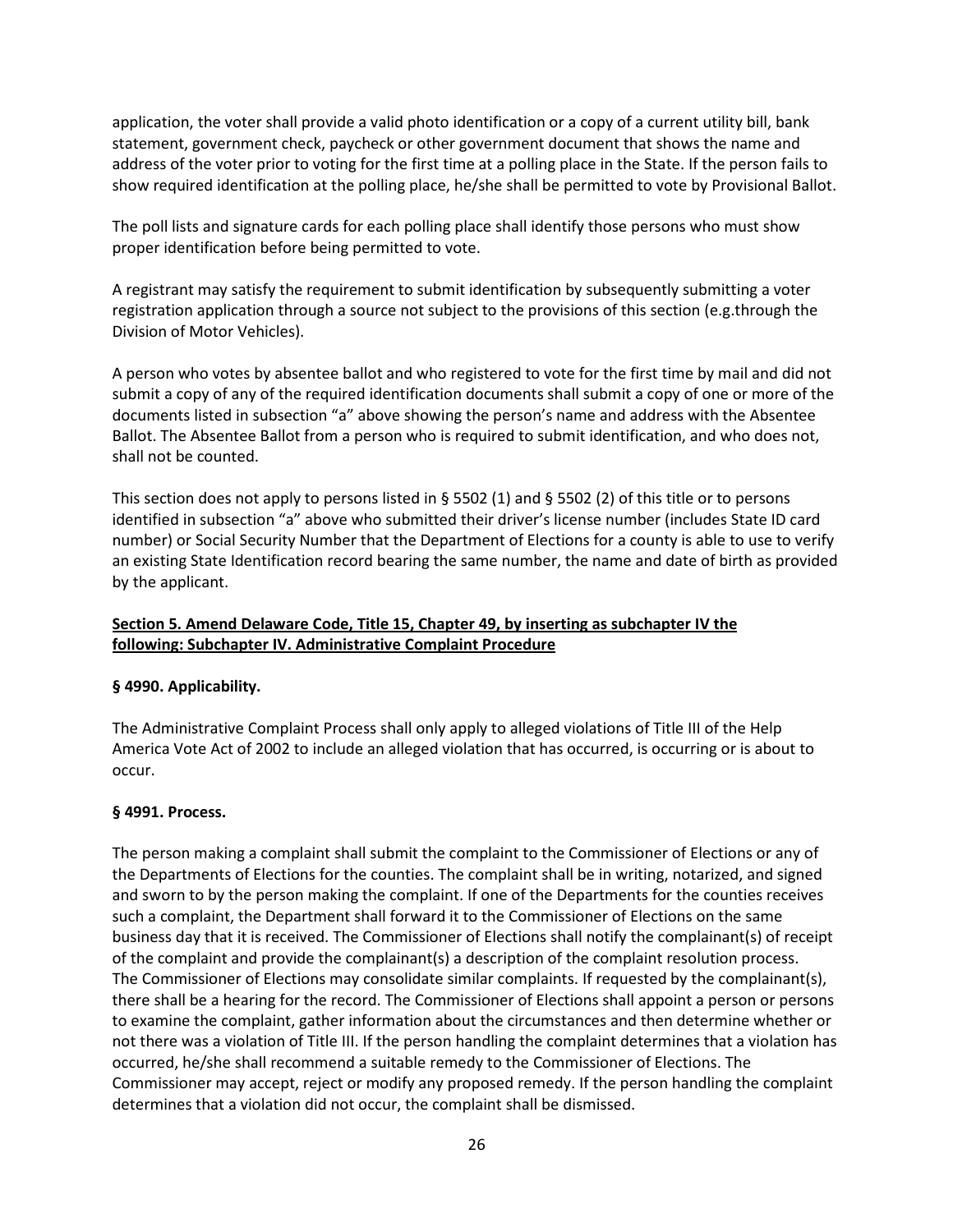The Commissioner of Elections shall publish the results of the resolution of each complaint as he/she sees fit. A final determination shall be made on each complaint as quickly as possible, but no later than 90 days following the date that the complaint was filed unless the complainant consents to a longer period for resolving the complaint. If the complaint is not resolved within 90 days and the complainant has not agreed to a longer period, the Commissioner of Elections shall take such steps as necessary to resolve the complaint within the next 60 days. The original complaint and all information developed in the previous attempt(s) to resolve the issue(s) shall be made available to the person(s) subsequently charged with resolving the complaint.

The Commissioner of Elections shall develop a system for tracking complaints alleging Title III violations.

#### **Section 6. Amend Delaware Code, Title 15, § 4910 (a) by striking said subsection in its entirety and substituting in lieu thereof:**

#### **§4910 Posting Requirements**

The Commissioner of Elections, in collaboration with the Departments of Elections for the counties, shall design poster(s) that will be uniform throughout the State. The poster(s) shall be publicly displayed in each polling place on the day of the election. The poster(s) shall contain the following information:

 $\Box$  Information stating the date and hours during which the polling place will be open;

 $\Box$  Instructions on how to vote, including how to cast a vote and how to cast a Provisional Ballot;

 $\Box$  Instructions for mail-in registrants who are first-time voters under Section 303(b) of the Help America Vote Act of 2002;

 $\Box$  General information on voting rights under applicable Federal and State laws, including information on the right of an individual to cast a provisional ballot and

 $\Box$  Instructions on how to contact the appropriate officials if these rights are alleged to have been violated; and

 $\Box$  General information on Federal and State laws regarding prohibitions on acts of fraud and misrepresentation.

#### **Section 7. Amend Subchapter II, Chapter 49, Title 15 of the Delaware Code by inserting as § 4948 the following:**

#### **§ 4948. Provisional Ballots.**

Provisional ballots shall be used in primary and general elections conducted under the provisions of this title. Provisional ballots shall not be used in public school elections or municipal elections unless specifically authorized in Title 14, Title 15 and/or the respective town or city charter. A person claiming to be properly registered in an Election District, but whose eligibility to vote at that Election District cannot be determined, shall be entitled to vote a Provisional Ballot. Election officers shall inform a person who is not being permitted to vote for whatever reason that he/she may cast a provisional ballot in that election. The Inspector shall return all voted Provisional Ballots to the Department of Elections for the county responsible for the Election District on the night of the election.

Persons voting a Provisional Ballot shall present proof of identity and address to the Election Officers. The type of ID shown by the voter shall be annotated on the Provisional Ballot Envelope. If the person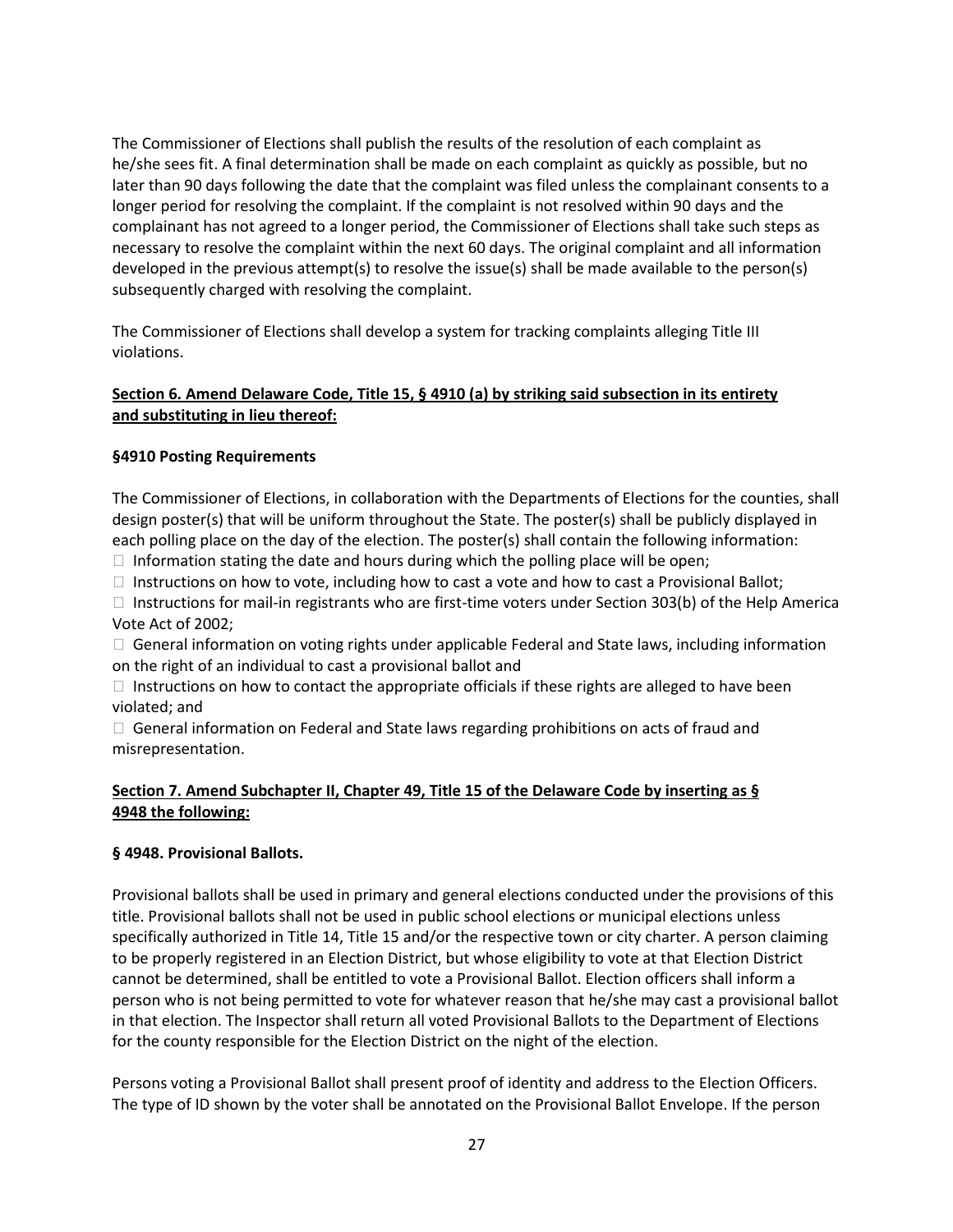does not show proof of identity or address, the person shall be permitted to vote by Provisional Ballot and the fact that he/she did not show proof of identity and/or address shall be annotated on the Provisional Ballot Envelope.

If Superior Court or another court of competent jurisdiction orders that some or all polling places in a county of the state be kept open beyond the normal time for closing, all persons who arrive to vote at the polling place(s) ordered to be kept open after the normal time for closing shall vote by Provisional Ballot. The Election Officers shall keep such ballots separate and return them to the Department of Elections for the county responsible for the Election District on the night of the election.

Provisional Ballots shall be as much as possible in the same form as Absentee Ballots except that only federal offices shall be listed and they shall be labeled as Provisional Ballots. The Departments of Elections for the counties shall provide to each Election District Provisional Ballots for 6% of the registered voters in the Election District as of 45 days prior to the date of the election. Regardless of the number of ballots required by this subsection, the Departments of Elections for the counties shall provide a minimum of 15 Provisional Ballots to each Election District.

Each Department of Elections for the counties shall deliver additional Provisional Ballots, envelopes, instructions or voter information sheets to the polling place for an Election District when notified by an Election Officer from the district that the supply of some or all of the Provisional Ballot materials is very low.

Election Officers shall give whatever assistance is requested by a voter who is voting by Provisional Ballot. When that assistance includes marking or assisting in marking the person's ballot, two Election Officers with different political party affiliations shall provide that assistance.

A voter who spoils his or her ballot shall, upon request, be given a replacement ballot after surrendering the spoiled ballot.

#### **Tallying Provisional Ballots.**

At 12 noon the day following an election in which Provisional Ballots were used, the Department of Elections for each county shall meet to examine the Provisional Ballots, determine which of the ballots should be tallied in accordance with the rules stated below, and then tally those ballots. The Attorney General shall appoint a Deputy Attorney General to advise each of the Departments of Elections for the counties as requested during the Provisional Ballot tallying process.

The county chairperson of each political party with a candidate on a Provisional Ballot within the county may appoint in writing one observer to be in the room where Provisional Ballots are being reviewed and tallied.

The Departments of Elections for each county shall sit until the disposition of every Provisional Ballot has been determined. Each county Department of Elections shall establish an appropriate schedule of breaks, meals and rest periods.

Where the Provisional Ballot affidavit is incomplete, the ballot shall be set aside, not opened and the votes not tallied. An incomplete affidavit shall be defined as one that does not include all of the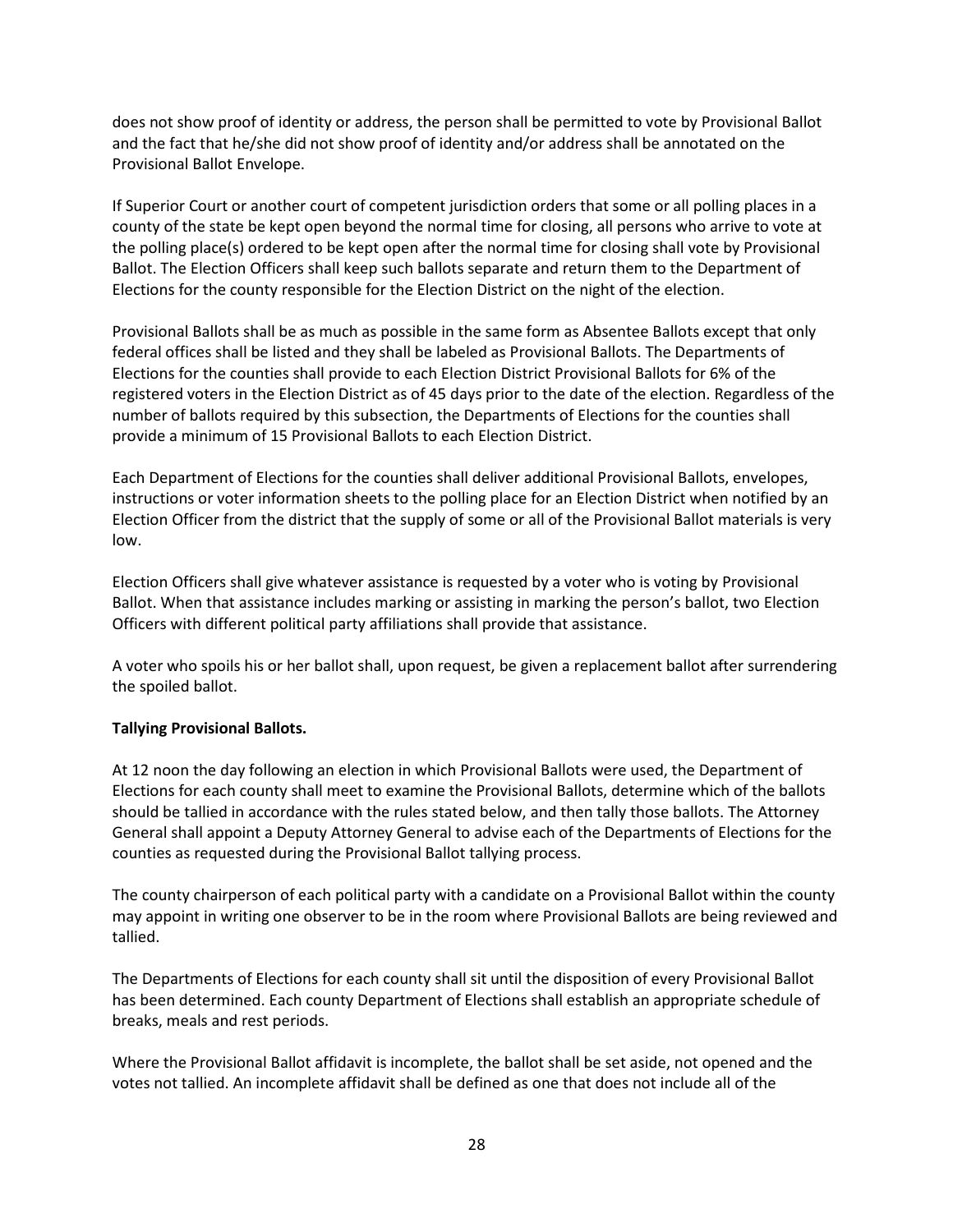following information: full name, complete address, political party affiliation (Primary Elections only), and date of birth.

Where the person who voted by Provisional Ballot did not show suitable identification at the polling place, the ballot shall be set aside, not opened and the votes not tallied.

Provisional Ballots cast by persons who are not registered to vote in the state or who are not registered to vote in the Election District in which they were cast shall be set aside, not opened and the votes not tallied.

A Provisional Ballot cast by a person who is registered to vote and who has moved into the Election District shall be counted if the person voted at the correct polling place for his/her new address.

Each Department of Elections for a county shall tally the Provisional Ballots that meet the above criteria. After all of the Provisional Ballots determined as meeting the above criteria have been tallied, the Department of Elections for the county shall deliver one copy of the Provisional Ballot Tally Sheet for each Election District, all the Provisional Ballots cast in the election, and all affidavits, envelopes and supporting documentation to the Prothonotary.

#### **Post election processing and notification.**

As soon as practical, but not later than 30 days following an election in which Provisional Ballots were used, the Department of Elections for each county shall enter the appropriate data into a free access system so that a person who voted by Provisional Ballot may determine whether or not his/her ballot was counted, and if it was not counted, the reason(s) for which it was not counted.

The respective Department of Elections for a county shall use the Provisional Ballot affidavit as authority to register a person to vote who voted by Provisional Ballot in an election and who is not already registered to vote providing that the minimum information required to register a person to vote is provided.

The Provisional Ballot envelope shall be used to transfer a registered voter's address and/or update his/her name when the address and/or name is different than the information on the person's voter registration record.

#### **Section 8. Amend Delaware Code, Title 15, § 4972, by striking the aforesaid section in its entirety and substituting in lieu thereof the following.**

#### **§ 4972. Rules regarding what constitutes a legal vote.**

Votes cast on a direct recording electronic voting machine shall be considered legal votes once the voter has taken the necessary action(s) to cast his/her ballot. A voter who has cast his/her ballot on a direct recording electronic voting machine shall not be permitted to cast a second ballot under any circumstances.

Votes cast at any election on paper ballots shall be counted for whom they are intended as far as can be ascertained by the marks on the ballot. The following rules shall be observed in determining those votes on paper ballots that shall be counted: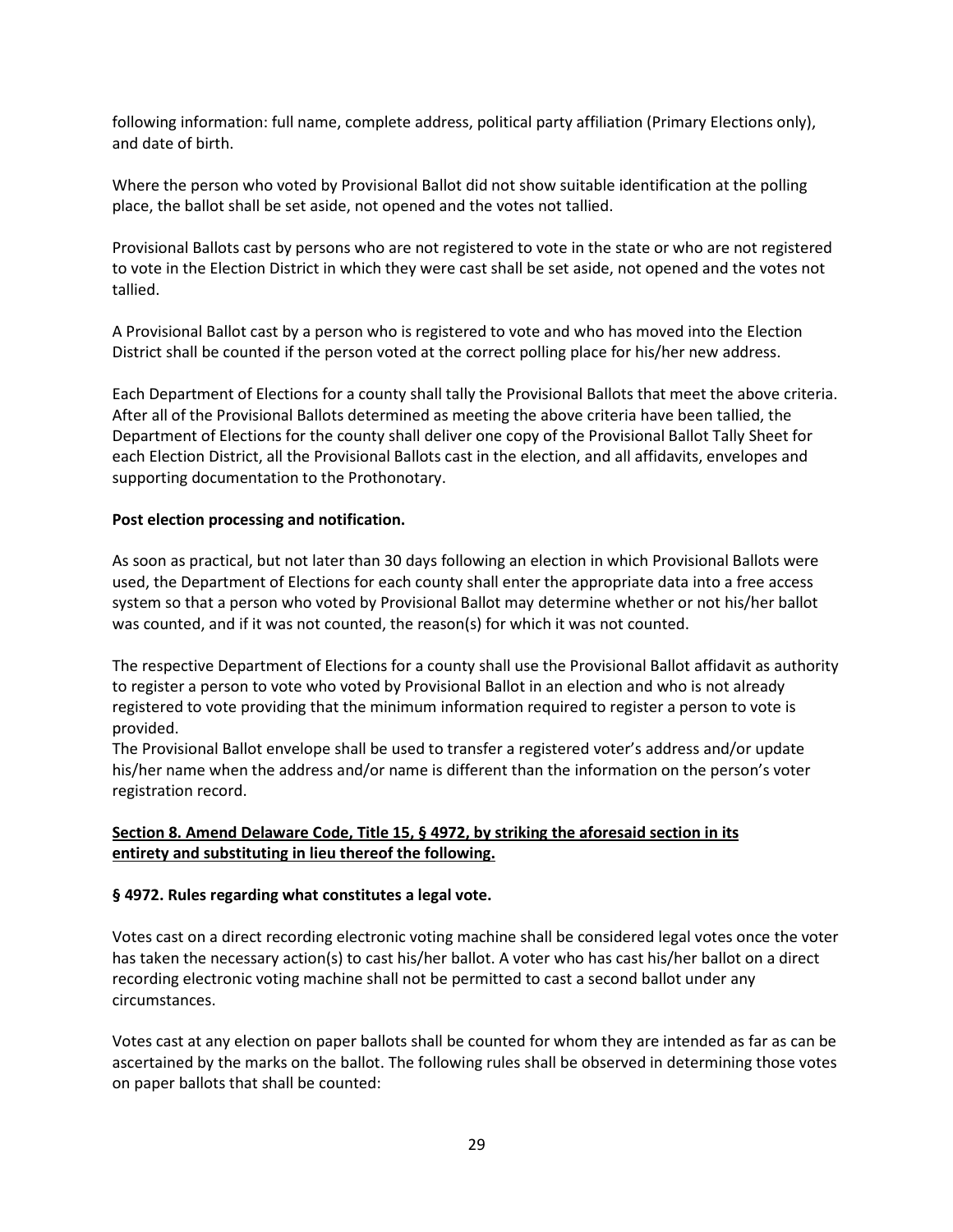The voter shall mark the ballot for his/her selections by placing a distinct mark in the box at the right of the name of the candidate and or response to a question for which he/she wants to vote; Where a voter indicates his/her selections in a manner not in accordance with paragraph "1" above, the Election Officers shall attempt to determine from the marks on the ballot the candidate or response that the voter intended to select; If it is not possible to determine a voter's choice for an office or response to a question, the ballot shall not be counted for that office or question but shall be counted for all other offices and questions on the ballot where the voter's intention can be determined;

A voter may only vote for two or more choices for any office or question when specifically instructed on the ballot that it is allowable; Where a voter is permitted to make more than one choice for candidates and or responses to a question, he/she may make fewer than the allowable number of choices; If a ballot is marked for more names or responses than are permitted, it shall not be counted for that office or question, but it shall be counted for all other offices or questions on the ballot in accordance with these rules; and

If a ballot has been defaced or torn so that it is impossible to determine the voter's choice for one or more offices or questions, it shall not be counted for such offices or questions but shall be counted for all other offices and questions where the voter's choice(s) can be determined.

#### **Section 9. Amend Delaware Code, Title 15, § 5001A (a) by inserting as subsections (12) and (13) the following:**

**(12)** It shall permit the voter to verify (in a private and independent manner) the votes selected by the voter on the ballot before the ballot is cast and counted. It shall provide the voter the opportunity (in a private and independent manner) to change the ballot or correct any error before the ballot is cast and corrected (including the opportunity to correct the error through the issuance of a replacement ballot before the voter has cast his/her ballot if the voter was otherwise unable to change the ballot or correct any error).

#### **Section 10. Amend Delaware Code, Title 15, § 5001A (b) by striking the second sentence in its entirety and substituting in lieu thereof the following:**

#### **§ 5001A(b)**

All voting devices used in any election shall provide the voter the opportunity to make his/her selections and cast his/her ballot in secrecy through placement of the devices in the polling place or through the use of curtains or other devices.

#### **Section 11. Amend Delaware Code, Title 15, § 5001A by adding the following as subsection (d):**

#### **§ 5001A(d)**

Any voting device, machine or system purchased by the State shall be certified by the National Association of State Election Directors or the Election Assistance Commission as meeting or exceeding the Voluntary Voting Systems Standards or Guidelines as promulgated by the Federal Election Commission or the Election Assistance Commission prior to delivery to and acceptance by the State.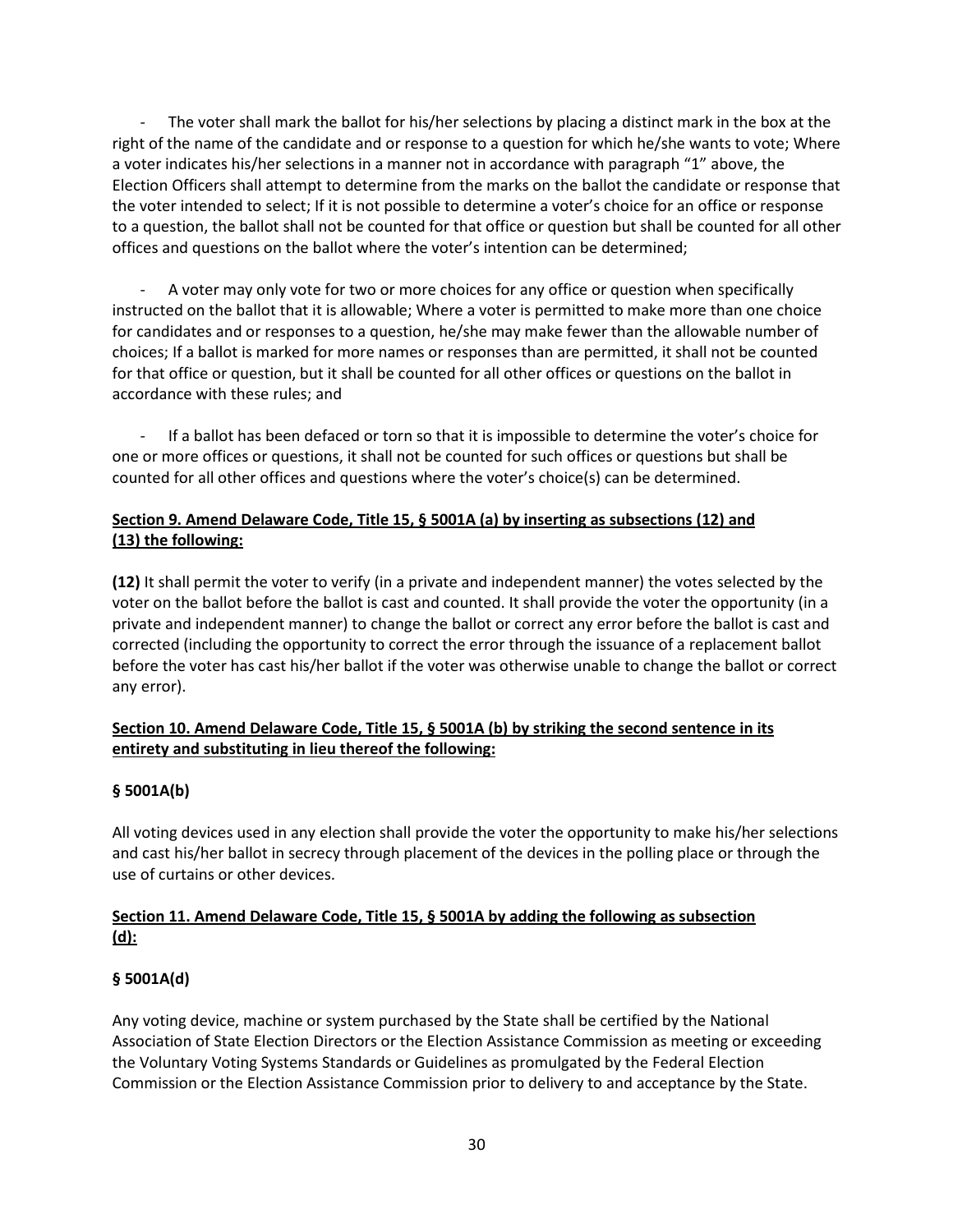#### **Section 12. Amend Delaware Code, Title 15, § 5004A by inserting the following at the end of the section:**

The Commissioner of Elections, in collaboration with the Departments of Elections for the counties, shall gather information from other jurisdictions using the same or similar systems and then establish an appropriate registered voter to voting device ratio for voting systems purchased after July 1, 2003.

#### **Section 13. Amend Delaware Code, Title 15, § 5005A by adding the following as subsection (d):**

**(d)** Nothing in this section shall preclude the use of an electronic device where the ballot is electronically generated and displayed or which has the capability to generate and display multiple ballots.

#### **Section 14. Amend Delaware Code, Title 15, § 5503 (d) by adding the following as the second sentence:**

Additionally, the Departments of Elections for the counties shall accept facsimile transmissions of affidavits for absentee ballots.

#### **Section 15. Amend Delaware Code, Title 15, § 5523 by inserting the following as subsection (d):**

**(d)** An FPCA submitted by a person who qualifies under any of the reasons set forth in § 5502(1) or §5502(2) of this chapter shall be valid for the next two general elections.

#### **Section 16. Amend Delaware Code, Title 15, by inserting as § 5526 the following:**

#### **§ 5526. Emergency Authority for the Commissioner of Elections.**

In the event that a national or local emergency makes substantial compliance with the provisions of this title and/or the Uniformed and Overseas Citizens Absentee Voting Act impossible or unreasonable for some of all of the citizens covered under § 5502(1) or § 5502(2) of this title, the Commissioner of Elections may direct the use of special procedures to facilitate absentee voting for those citizens directly affected who are eligible to vote in the State. Such an emergency may be a natural and/or humanitarian disaster; and/or armed conflict involving United States Armed Forces to include mobilized State National Guard and/or Reserve components.

The Commissioner of Elections shall consult with the Governor and the Federal Voting Assistance Program or its successor prior to directing the use of the special procedures cited in subsection "a" above.

The Commissioner of Elections, in collaboration with the Departments of Elections for the counties, shall promulgate special procedures to be followed in the event that such a national or local emergency occurs.